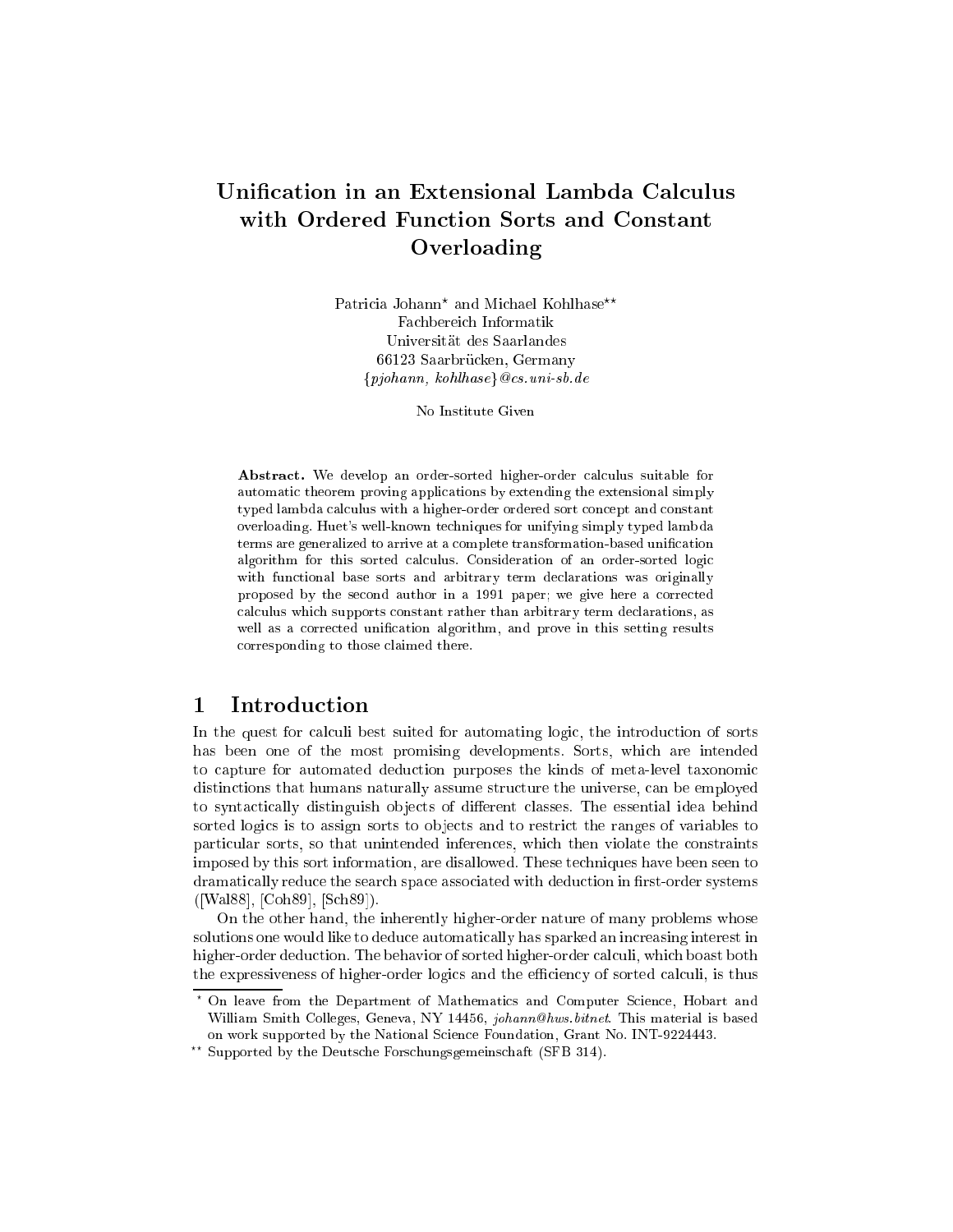a natural topic of investigation. In this paper, we develop precisely such a calculus — an order-sorted lambda calculus supporting functional base sorts and constant overloading — as well as a complete unification algorithm for this calculus, which is suitable for use in an automated deduction setting. Calculi intended for actual mathematical deduction will no doubt support constant – if not arbitrary term | de
larations (see Example 37); by in
orporating onstant de
larations into our calculus, we treat deduction issues common to all mathematically useful extensional order-sorted higher-order logi
s supporting fun
tional base sorts.

Although Huet proposed the study of a simple sorted lambda calculus in an appendix to  $[Hue72]$ , the development of order-sorted higher-order calculi for use in deduction systems has only in recent years been pursued  $([Koh92], [NQ92], [Pfe92])$ . There has, however, been considerable interest in order-sorted higher-order logic from the point of view of higher-order algebraic specifications, the theory of functional programming languages, and object-oriented programming ([Car88], [BL90], [Qia90],  $[CG91], [Pie91].$ 

In unsorted logics, the knowledge that an object is a member of a certain class of objects is expressed using unary predicates. This leads to a multitude of unit clauses in dedu
tions, ea
h of whi
h arries only taxonomi information and ontributes to a severe explosion of the sear
h spa
e. In sorted logi
s, predi
ates are repla
ed by sorts carrying precisely the same taxonomic information, so that their attendant unit lauses are also eliminated and the sear
h spa
e is orrespondingly pruned. The in
orporation of sort information is perhaps even more natural for higher-order than for first-order logics: type information in higher-order logics can be regarded as coding very coarse distinctions between disjoint classes of objects, so that sorts merely refine an already present structure. But more importantly, the benefits of sorts for restricting search spaces in higher-order deduction will necessarily be more pronounced than in first-order systems, since the sort hierarchy propagates into the higher-order structure of the logics.

Sorting the universe of individuals in higher-order logi
s gives rise to new lasses of fun
tions, namely those whose domains and odomains are (denoted by) the sorts. But in addition to sorting function universes in such a first-order manner, classes of functions defined by domains and codomains can themselves be divided into sub
lasses sin
e fun
tions are expli
it ob je
ts of higher-order logi
s. Fun
tional base sorts, i.e., base sorts that denote lasses of fun
tions, are thus permitted. Syntactically, each sort A comes with a type, a codomain sort  $\gamma(A)$ , and — if of functional type — also with a domain sort  $\delta(A)$ . Partial orders on the set of sorts, capturing inclusion relations among the various classes of objects, are induced by ovarian
e in the odomain sort via subsort de
larations. But in the presen
e of fun
tional base sorts an additional me
hanism for indu
ing subsort information is needed: since any function of sort A is a function with domain  $\delta(A)$  and codomain  $\gamma(A)$ , a functional sort A must always be a subsort of the sort  $\delta(A) \to \gamma(A)$ .

The calculus presented here supports constructs for restricting the ranges of variables to, and assigning constants membership in, certain classes of objects. Depending on the partial order induced on the sorts, certain classes of terms built from these atoms then become the objects of study  $-$  the partial order restricts the class of models for the calculus, so that terms must meet certain conditions to denote meaningful objects, *i.e.*, to be well-sorted. Notions of  $\beta$ - and  $\eta$ -reduction generalizing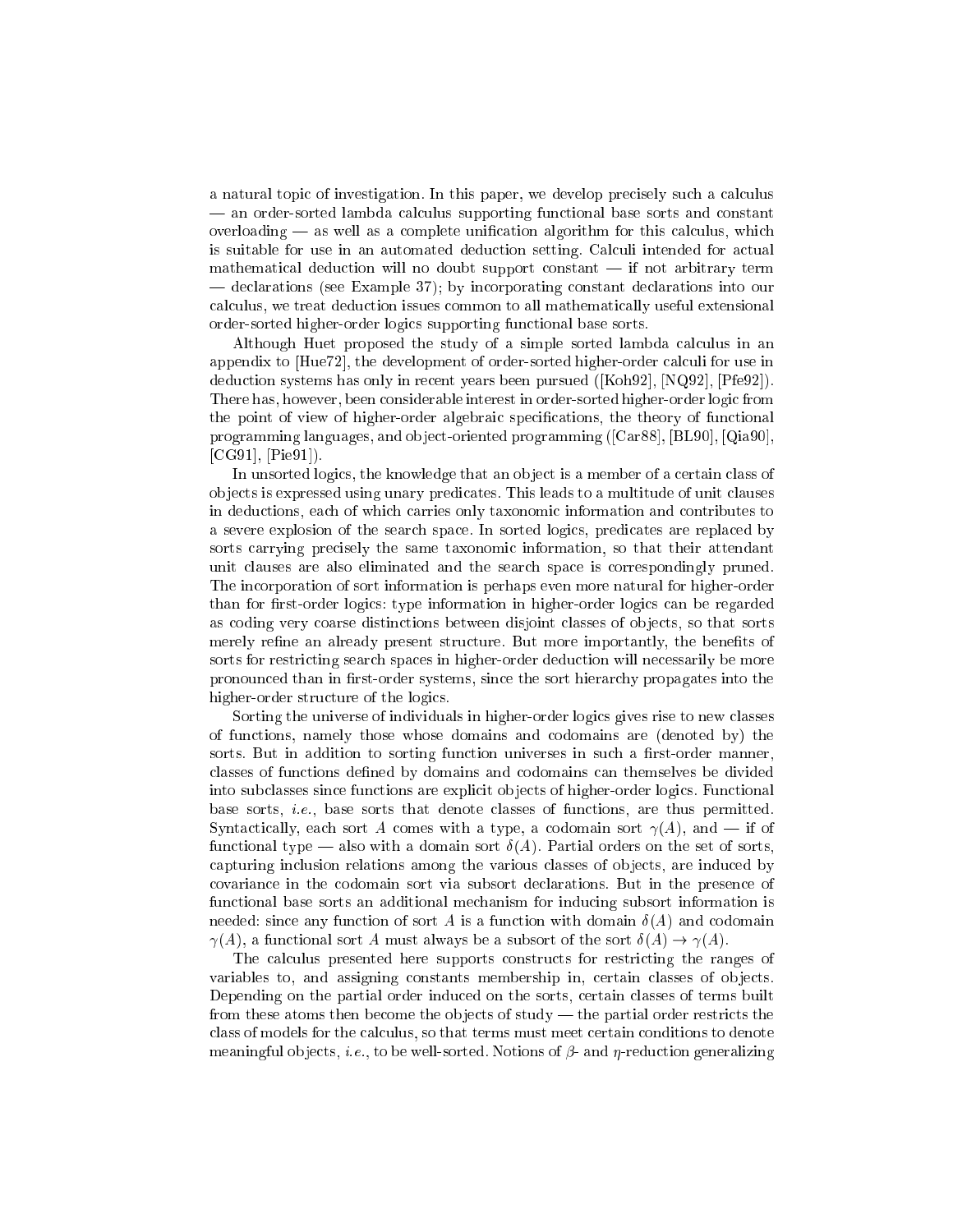the corresponding reductions in the simply typed lambda calculus are defined on the class of well-sorted terms. The former is a straightforward adaptation of typed  $\beta$ redu
tion, but the deli
ate intera
tion between extensionality and partially ordered sorts necessitates care in defining the latter. If  $X$  is a term of functional sort  $A$ , for example, and x is a variable whose range is restricted to the subsort B of  $\delta(A)$ , then  $\lambda x. Xx$  denotes the restriction of the function (denoted by) X to the domain (specified by) B. In order to properly model extentionality by  $\eta$ -reduction, B must therefore be precisely the (maximal) domain of X in order for  $\lambda x. X x$  to  $\eta$ -reduce to  $X$  — otherwise X would be equal to a proper restriction of itself.

A similar subtle interplay between extensionality and fun
tional base sorts renders the natural generalization of Huet's  $([Hue75])$  classical method for unification of simply typed lambda terms inadequate in our setting. Nevertheless, a more liberal notion of partial binding, whi
h in parti
ular does not require the bindings to be  $\eta$ -expanded, does suffice for incrementally approximating answer substitutions for arbitrary unification problems modulo  $\beta\eta$ -equality on well-sorted terms.

As in the simply typed lambda calculus, the need for "guessing" partial bindings for pairs so called  $flex$ -flex pairs gives rise to a serious explosion of the search space, but unfortunately, this cannot be avoided without sacrificing the unification completeness of our algorithm. Huet resolved this difficulty in the simply typed lambda calculus by redefining the higher-order unification problem to a form sufficient for refutation purposes: flex-flex pairs are considered to pre-unified, or already solved. We conjecture that it is possible to define an appropriate notion of pre-unification in our setting as well, but warn that a naive modification of the standard methods is evidently insufficient for calculi supporting functional base sorts. Specifically, pre-unification only makes sense under regular signatures, and the existence of unifiers for flex-flex pairs depends heavily on the partial order on sorts under which unification is being considered.

Unification in an extensional order-sorted lambda calculus with functional base sorts was first investigated in  $[Koh92]$ . A calculus supporting functional base sorts and arbitrary term, rather than only onstant, de
larations is proposed there, but its presentation is flawed in serveral places. Our calculus can be seen as a subcalculus of the one proposed in [Koh92] which has been corrected to be well-defined and to properly in
orporate extensionality (see the problemati lauses 4 and 5 of Denition 2.5, and Remark 2.10, there). The notion of partial binding developed here paves the way for remedying both the ill-defined unification transformations and the flawed completeness proof of  $[Koh92]$ . For a detailed treatment of our results and the issues surrounding them, the reader is referred to the full paper [JK93].

#### $\overline{2}$ The Calculus

The set of types  $\mathcal T$  is obtained by inductively closing a set of base types  $\mathcal T_0$  under the operation  $\alpha \to \beta$ ; assuming right-associativity of  $\rightarrow$ , the length of a type  $\alpha \equiv \alpha_1 \rightarrow \alpha_2 \rightarrow \dots \rightarrow \alpha_n$ , denoted length( $\alpha$ ), is n - 1. Types are denoted by lower ase Greek letters. In theorem proving appli
ations we might have only two base types,  $\sigma$  denoting truth-values and  $\iota$  denoting the universe of individuals, with all other subdivisions of the universe being coded into sort distinctions among individuals, as des
ribed in the next subse
tion.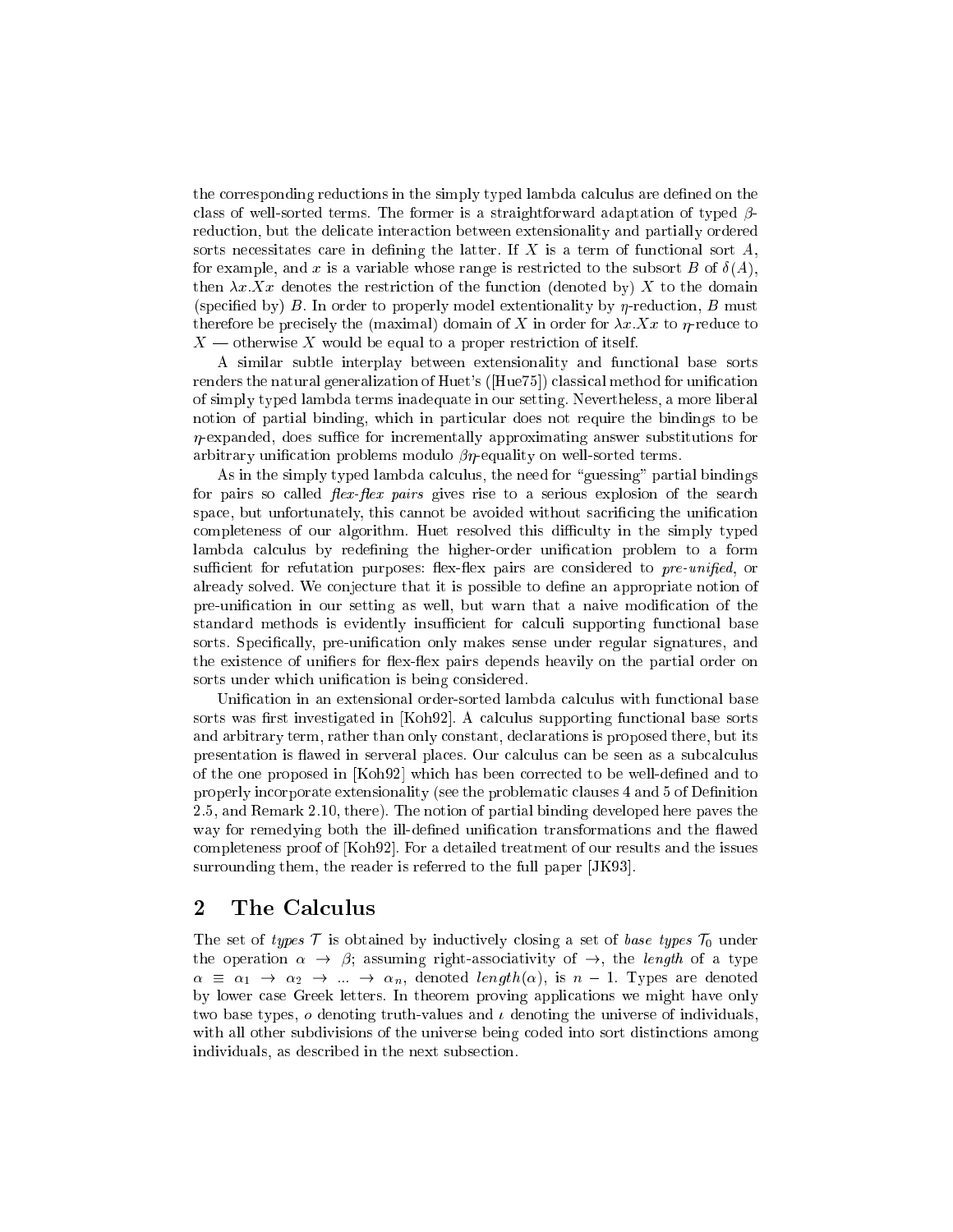For each type  $\alpha \in \mathcal{T}$ , fix a countably infinite set of variables  $x_{\alpha}, y_{\alpha}, z_{\alpha}, ...$  of type  $\alpha$  and a countably infinite set of constants  $a_{\alpha}, b_{\alpha}, c_{\alpha}, ...$  of type  $\alpha$ . We assume that no two distinct variables or constants have the same type-erasure.

 $\mathcal{LC}$  is the set of explicitly simply typed lambda terms over the variables and constants. We omit reference to the type of  $X$  when this will not lead to confusion. On  $\mathcal{LC}, \beta\eta$ -equality is generated by  $\beta\eta$ -reduction, denoted by  $\stackrel{\beta\eta}{\longrightarrow}$  and determined by the usual rules  $(\lambda x.X)Y \stackrel{\beta}{\longrightarrow} X[x := Y]$  and  $\lambda x.Xx \stackrel{\eta}{\longrightarrow} X$ .  $\beta \eta$ -reduction is terminating and confluent (i.e., convergent) on  $LC$ -terms.

The reflexive, transitive closure of a reduction relation  $\stackrel{\nu}{\longrightarrow}$  is denoted  $\stackrel{\nu}{\longrightarrow}$ , and we write  $=_\nu$  for the symmetric closure of  $\frac{\nu}{x}$ . We write  $X \equiv Y$  to indicate that two  $LC$ -terms X and Y are identical up to renaming of bound variables. As is customary, we consider  $LC$ -terms identical up to renaming of bound variables to be the same.

#### **Order-sorted Structures**  $2.1$

As described in the introduction, we capitalize on the fact that functions are explicit objects of higher-order logic by allowing classes of functions defined by domains and codomains to themselves be divided into subclasses. We thus postulate both functional base sorts  $-i.e.,$  base sorts that denote classes of functions  $-$  as well as non-functional base sorts.

**Definition 21** A *sort system* is a quintuple  $(S_0, S, \tau, \delta, \gamma)$  such that:

- $-S_0$  is a set of *base sorts* distinct from the set of type symbols. The set of *sorts* obtained by closing  $S_0$  under the operation  $A \rightarrow B$  comprises S.
- The type function  $\tau$  is a mapping  $\tau : S_0 \to \mathcal{T}$ . If  $\tau(A) \in \mathcal{T}_0$ , then A is said to be non-functional, and A is said to be functional otherwise; the set of nonfunctional (resp., functional) sorts is denoted by  $S^{nf}$  (resp.,  $S^f$ ). For all  $A \in S^f$ , we require that  $\tau(A) = \tau(\delta(A)) \to \tau(\gamma(A))$ , where the *domain sort function*  $\delta$ is a map  $\delta : S_0^f \to S$ , the *codomain sort function*  $\gamma$  is a map  $\gamma : S_0 \to S$  with  $\gamma |_{S^{nf}}$  the identity map, and the mappings  $\delta$  and  $\gamma$  are extended to S by defining  $\delta(A) = B$  and  $\gamma(A) = C$  for  $A \equiv B \rightarrow C \in \mathcal{S}$ .

Sorts are denoted by upper case Roman letters. If the context is clear, we abbreviate by S the sort system  $(S_0, S, \tau, \delta, \gamma)$ . Since we are ultimately interested in sorted terms and their typed counterparts, we only consider sort systems for which  $\tau$  is surjective. We further assume that for each  $\alpha \in \mathcal{T}$  there exist only finitely many  $A \in \mathcal{S}_0$  with  $\tau(A) = \alpha$ .

It will be useful to have some notational conventions for domain and codomain sorts. For any  $A \in \mathcal{S}$ , define the following notation:  $\delta^0(A) \equiv A$ ,  $\gamma^0(A) \equiv A$ , and for  $i \geq 1$ ,  $\gamma^{i}(A) \equiv \gamma(\gamma^{i-1}(A))$ , and  $\delta^{i}(A) \equiv \delta(\gamma^{i-1}(A))$ . Write length (A) for the length of the sort A.

**Example 22** Functional base sorts are useful in the study of elementary analysis, where we might postulate a non-functional base sort  $R$  denoting the reals and a functional base sort C with  $\delta(C) = R$  and  $\gamma(C) = R$  denoting the class of real-valued continuous functions on the reals. Since it is not possible to distinguish syntactically such continuous functions solely in terms of their domains and codomains, permitting functional base sorts indeed increases the expressiveness of a calculus.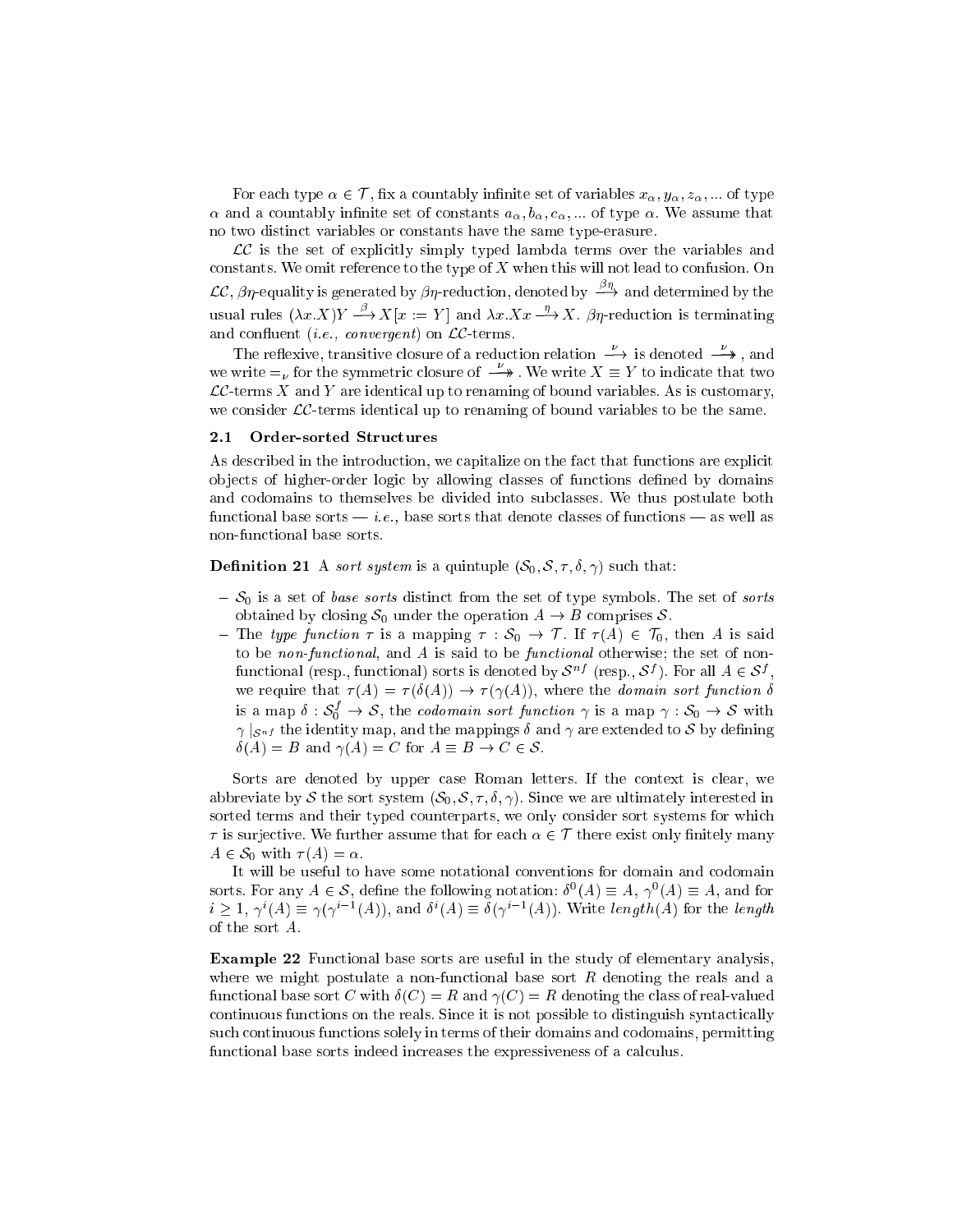While types represent disjoint classes of objects, certain kinds of orderings on sorts reflect permissible inclusion relations among classes of objects sorts denote. We capture a consistency condition which such orderings are required to satisfy by defining, for a sort system S and a pair of sorts A and B in S such that  $\tau(A) = \tau(B)$ , the set  $Con(A, B)$  of subsort declarations (for S) to be the set  $\{[A \leq B]\}\;$  if  $A, B \in \mathcal{S}^{nf}$ , and

$$
Con(\delta(A), \delta(B)) \cup Con(\delta(B), \delta(A)) \cup Con(\gamma(A), \gamma(B)) \cup \{[A \leq B]\}\
$$

if  $A, B \in \mathcal{S}^f$ . A sort structure (for S) is any set of subsort declarations obtained by inductively adding sets of the form  $Con(A, B)$  to the empty set. Since each set  $Con(A, B)$  of subsort declarations is finite, sort structures are necessarily finite. For any sort structure  $\Delta$ , we have  $[A \leq B] \in \Delta$  iff  $Con(A, B) \subseteq \Delta$ .

Any sort structure  $\Delta$  induces an *inclusion ordering*  $\leq_{\Delta}$  (or simply " $\leq$ ") on S, inductively defined by the rules of Definition 23.

**Definition 23** For any sort structure  $\Delta$ , the inclusion ordering determined by  $\Delta$ contains all judgements of the form  $\Delta \vdash A \leq B$  provable by the following calculus:

$$
\frac{[A \le B] \in \Delta}{\Delta \vdash A \le B} \qquad \qquad \frac{A \in \mathcal{S}^f}{\Delta \vdash A \le \delta(A) \to \gamma(A)}
$$
\n
$$
\frac{\Delta \vdash A \le B}{\Delta \vdash A \le B} \qquad \qquad \frac{\Delta \vdash A \le B}{\Delta \vdash C \to A \le C \to B}
$$
\n
$$
\frac{\Delta \vdash A \le B}{\Delta \vdash A \le C} \qquad \qquad \frac{\Delta \vdash A \le C}{\Delta \vdash A \le C}
$$

Clearly we cannot insist that  $\Delta \vdash A \leq B$  hold for any sorts A and B with a common domain sort C and codomain sorts satisfying  $\Delta \vdash \gamma(A) \leq \gamma(B)$  (assuming, for example, a standard semantics). But if  $\Delta$  is a sort structure for S, and  $\sim$ is the equivalence relation induced by  $\leq$ , then  $A, B \in S^f$ ,  $\Delta \vdash A \leq B$  implies  $\Delta \vdash \delta(A) \sim \delta(B)$  and  $\Delta \vdash \gamma(A) \leq \gamma(B)$ . In addition, for all  $A, B \in \mathcal{S}, \Delta \vdash A \leq B$ implies  $\tau(A) = \tau(B)$ , so that any sort system S is the disjoint union of infinitely many subsets  $S_\alpha = \{A \in S \mid \tau(A) = \alpha\}$  of sorts such that if  $A \in S_\alpha$  and  $B \in S_\beta$  with  $\alpha \neq \beta$ , then A and B are incomparable with respect to  $\leq$ . Since S has only finitely many base sorts per type, each subset  $\mathcal{S}_{\alpha}$  is finite. Decidebility of the inclusion ordering determined by any sort structure thus follows from the next lemma, which is proved by induction on  $length(\alpha)$ .

**Lemma 24** For any type  $\alpha \in \mathcal{T}$  and any sort structure  $\Delta$ , if  $\leq$  is the inclusion ordering determined by  $\Delta$ , then the restriction  $\leq_\alpha$  of  $\leq$  to sorts of type  $\alpha$  is effectively omputable.

**Theorem 25** The inclusion ordering determined by any sort structure  $\Delta$  is decidable.

It will be important that the signatures over whi
h our well-sorted terms are built "respect function domains," *i.e.*, that for any term  $X$  and any sorts  $A$  and  $B$  such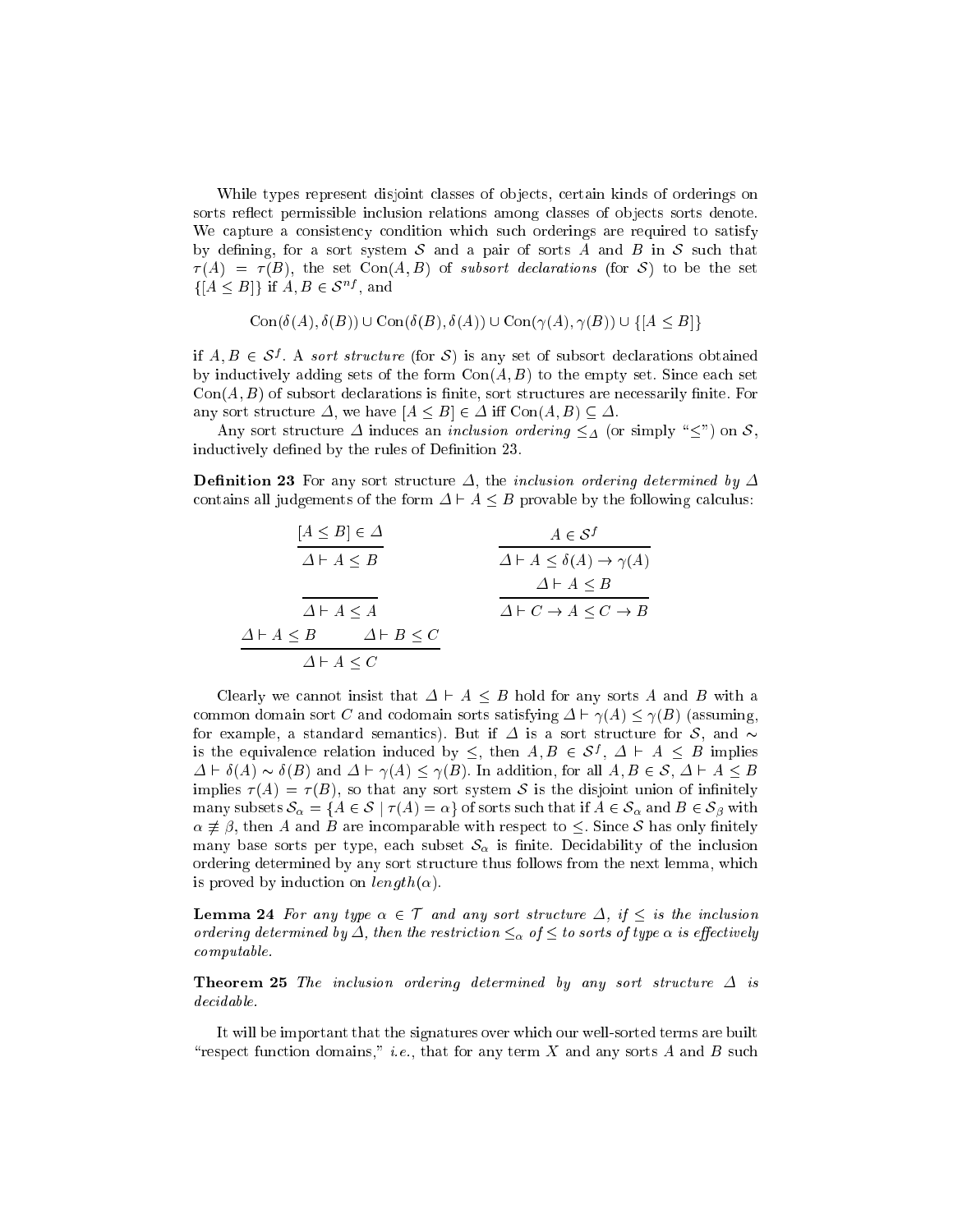that X has sort A and also sort B,  $\delta(A) \sim \delta(B)$  holds. The proof that signatures indeed satisfy this property (see Lemma 211) depends in part on the consistency conditions for sort structures and in part on the fact that constant declarations meet the sort condition of the fifth clause of Definition 27 below, given in terms of the equivalence relation Rdom, which we now define.

**Definition 26** Given a sort structure  $\Delta$  for S and a pair of sorts A and B in S, A Rdom<sub>A</sub> B holds if either  $A, B \in S^{nf}$  and  $\tau(A) = \tau(B)$ , or if  $A, B \in S^f$ ,  $\Delta \vdash \delta(A) \sim \delta(B)$ , and  $\gamma(A)$  Rdom  $\Delta \gamma(B)$ .

We write "Rdom" for  $\operatorname{Rdom}_\Delta$  when  $\Delta$  can be discerned from the context. Then A Rdom B implies  $\tau(A) = \tau(B)$ , and  $\Delta \vdash A \leq B$  implies A Rdom B.

**Definition 27** A *signature*  $\Sigma$  comprises i) a sort system  $S = (S_0, S, \delta, \gamma, \tau)$ , ii) a sort structure  $\Delta$  (for S), iii) a countably infinite set  $Vars_A$  of variables  $x_A, y_A, z_A, ...$ for each  $A \in S$ , iv) a set C of typed constant symbols, and v) a set of constant declarations of the form  $[c_{\alpha} : A]$  for  $c \in C$  such that  $\tau(A) = \alpha$ . We assume that if  $[c:: A]$  and  $[c:: B]$  are constant declarations, then A Rdom B.

The requirement that  $\tau(A) = \alpha$  for a constant declaration  $[c_{\alpha} : A]$  insures that sort assignments respect the types of constants. In a theorem proving context, any signature would have, for each  $\alpha \in \mathcal{T}$ , only finitely many constant declarations involving constants of type  $\alpha$ . We will assume this restriction on signatures.

Any sorted variable can naturally be regarded as a typed variable by "forgetting" its sort information. Denoting the forgetful functor by  $\overline{\phantom{a}}$ , we may regard the sorted variable  $x_A$  as the typed variable  $\overline{x_A}$ , *i.e.*, as  $x_{\tau(A)}$ . By prudently naming the variables, we can arrange that the forgetful functor is bijective on variables, thereby avoiding merely technical complications that could otherwise arise.

### 2.2 Term Structure

**Definition 28** Let  $\Sigma$  be a signature with sort structure  $\Delta$ . The set of well-sorted  $LC$ -terms for  $\Sigma$  is determined inductively by the following inference rules:

$$
\frac{x \in Vars_A}{\Sigma \vdash x : A} \quad (var) \qquad \frac{\Sigma \vdash X : A \quad \Sigma \vdash Y : B \quad \Delta \vdash B \sim \delta(A)}{\Sigma \vdash XY : \gamma(A)} \quad (app)
$$
\n
$$
\frac{[c :: A] \in \Sigma}{\Sigma \vdash c : A} \quad (const) \qquad \frac{x \in Vars_B \quad \Sigma \vdash X : A}{\Sigma \vdash \lambda x . X : B \to A} \quad (abs)
$$
\n
$$
\frac{\Sigma \vdash X : A \quad \Delta \vdash \delta(A) \sim B}{\Sigma \vdash \lambda x . X : B \quad \Delta \vdash B \le A} \quad (weaken)
$$
\n
$$
\frac{\Sigma \vdash X : A \quad \Delta \vdash \delta(A) \sim B}{\Sigma \vdash X : A} \quad (\gamma) \qquad \frac{\Sigma \vdash X : B \quad \Delta \vdash B \le A}{\Sigma \vdash X : A} \quad (weaken)
$$

Let  $\mathcal{LC}_A(\Sigma) = \{X \mid \Sigma \vdash X : A\}$  and  $\mathcal{LC}(\Sigma) = \bigcup_{A \in \mathcal{S}} \mathcal{LC}_A(\Sigma)$ . For any  $\Lambda \in \mathcal{L}(\mathcal{Z})$  write  $\mathcal{S}_{\Sigma}(\Lambda)$  for  $\{A \in \mathcal{S} \mid \Lambda \in \mathcal{L}(\mathcal{Z}/\mathcal{Z})\}$ . Since the inclusion ordering determined by any sort structure  $\Delta$  is transitive, we need never follow one application of the rule (weaken) by another in constructing sort derivations for well-sorted  $\mathcal{LC}$ terms (henceforth called  $\mathcal{LC}(\pm)$ -terms). We consider  $\mathcal{LC}(\Sigma)$ -terms which are identical up to renaming of (sorted) variables to be the same, and omit sort information whenever possible.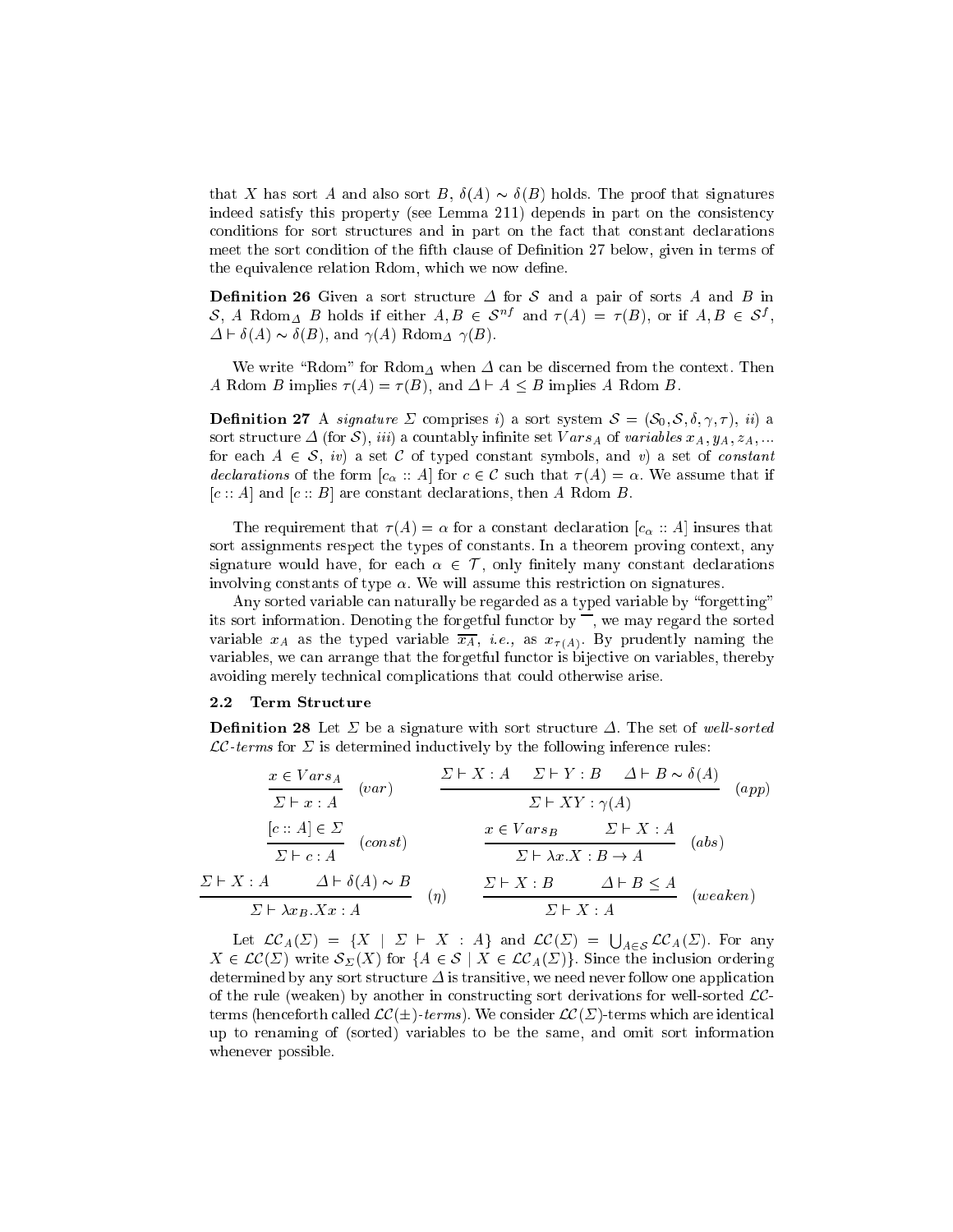If  $\Sigma$  is a signature with sort system S and sort structure  $\Delta$ , and if  $\sim$  is the equivalence relation determined by  $\Delta$ , then  $\mathcal{LC}_A(\Sigma) = \mathcal{LC}_B(\Sigma)$  whenever  $A \sim B$ . Passing to the quotient signature  $\varSigma$  -with respect to  $\sim$ ,  $\imath.e.$ , to the signature with sort system  $\phi$  -equal to  $\phi$  /  $\sim$  obtained by replacing sorts in  $\phi$  by canonical  $\sim$ -equivalence lass representatives, we arrive at a signature whose equivalen
e relation is trivial and such that  $\mathcal{L}C_A(\mathcal{Z}) = \mathcal{L}C_A(\mathcal{Z})$  for all sorts A. We may therefore assume that is a partial ordering for all signatures in the remainder of this paper. We also assume that we have ridded our sort structures of redundant subsort declarations of the form  $[A \leq A]$ , and that whenever  $\Delta \vdash B \leq A$  for a sort structure  $\Delta$ ,  $length(B) \leq length(A)$  holds. The latter assumption is without loss of generality under a standard semantics, and implies that  $length(B) \leq length(A)$  if  $\Delta \vdash B \leq A$ .

A routine indu
tion on sort derivations establishes that signatures are subterm closed, *i.e.*, that each subterm of a well-sorted term is again well-sorted.

In any signature  $\Sigma$ , if  $x \in Vars_A$ , then x has least sort A in  $\Sigma$ . But because of onstant overloading, not every term will ne
essarily have a unique least sort. For an arbitrary term X, however, if  $\Sigma \vdash X : A$  and  $\Sigma \vdash X : B$  then  $\tau(A) = \tau(B)$ . As a result, the fact that  $\Sigma$  has only finitely many sorts per type implies that, for  $X \in \mathcal{LC}(\Sigma)$ , the set of sorts  $\mathcal{S}_{\Sigma}(X)$  is finite. It also follows that if we consider the forgetful functor to be the identity on typed constants, then it can be extended to an injection (but not necessarily a bijection) from  $\mathcal{LC}(\Sigma)$  into  $\mathcal{LC}$ . And if  $\Sigma$  is a signature with empty sort structure and exactly one sort A such that  $\tau(A) = \alpha$  for each  $\alpha \in \mathcal{T}_0$ , then  $\mathcal{LC}(\Sigma)$  is isomorphic to the fragment of  $\mathcal{LC}$  containing only the finitely many constants per type appearing in constant declarations in  $\Sigma$ .

To prove computability of sort assignment for  $\mathcal{LC}(\Sigma)$ , we extend the function  $\mathcal{S}_{\Sigma}(\cdot)$  on  $\mathcal{LC}(\Sigma)$  to all of  $\mathcal{LC}$ . For  $X \in \mathcal{LC}$  and  $\Sigma$  a signature, define  $\mathcal{S}_{\Sigma}(X) =$  $\{\mathcal{S}_{\Sigma}(Y) \mid Y \in \mathcal{LC}(\Sigma) \text{ and } \overline{Y} \equiv X\}.$  Then  $X \in \mathcal{LC} \setminus \mathcal{LC}(\Sigma)$  iff  $\mathcal{S}_{\Sigma}(X) = \emptyset$ . If there exists a  $Y \in \mathcal{LC}(\Sigma)$  with  $\overline{Y} \equiv X$ , then it is unique; in this case, we say that  $X \in \mathcal{LC}$ is well-sorted with respect to  $\Sigma$ .

## **Theorem 29** For  $X \in \mathcal{LC}$  and any signature  $\Sigma$ ,  $\mathcal{S}_{\Sigma}(X)$  is effectively computable.

**Proof:** We will later observe that  $\eta$ -reduction on  $\mathcal{LC}(\Sigma)$  is sort-preserving, and, assuming this, we take X to be in  $\eta$ -normal form. Induction on the structure of X ompletes the proof.  $\Box$ 

**Corollary 210** For  $X \in \mathcal{LC}$  and any signature  $\Sigma$ , it is decidable whether or not X is well-sorted with respect to  $\Sigma$ .

As promised, we can prove (by induction according to the various cases for the derivations of  $\Sigma \vdash X : A$  and  $\Sigma \vdash X : B$ ) that

**Lemma 211** If  $\Sigma \vdash X : A$  and  $\Sigma \vdash X : B$ , then A Rdom B. That is, any signature  $\Sigma$  respects function domains.

Lemma 211 guarantees that for any term X and any sorts  $A, B \in S_{\Sigma}(X)$  we must have  $\delta(A) = \delta(B)$ . This unique domain sort for X is called its supporting sort and is denoted  $supp(X)$ . At first glance, requiring signatures to respect function domains appears to be a grave restriction on the expressiveness of a calculus, but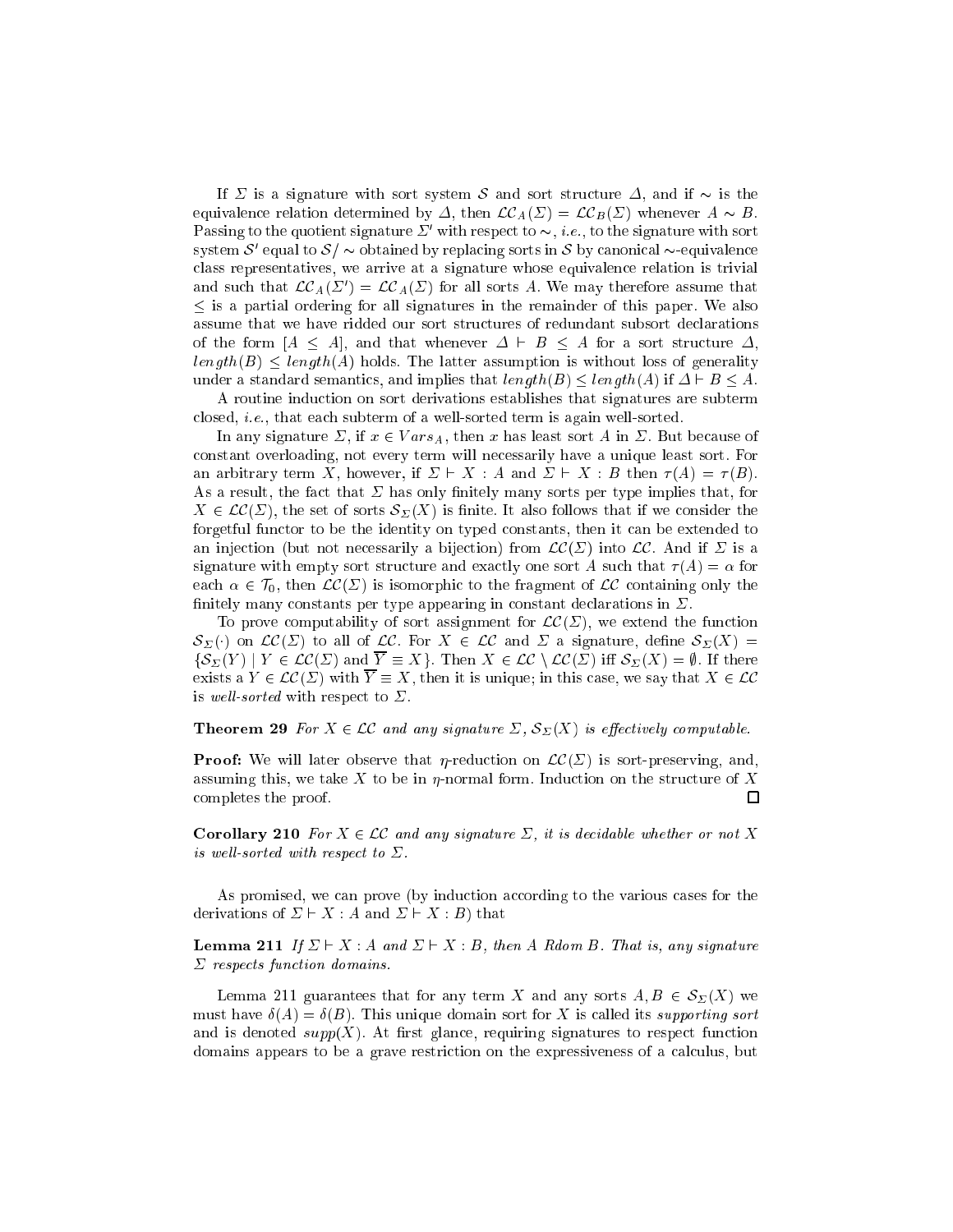functional extensionality itself relies heavily on the notion of implicitly specified domains of functions, which unique supporting sorts syntactically capture. Indeed, in mathematics, functions are assumed to have unique (implicitly specified) domains, and must therefore be distinguished from restrictions to subdomains: functions  $f$  and g are the same only if  $fa = ga$  for all a in the common (implicitly specified) domain of  $f$  and  $g$ .

### 2.3 Order-sorted Reduction

As per the above discussion,  $\eta$ -expansion of the term  $X_A$  to  $\lambda x_B$ . X x, which corresponds to restricting the function denoted by  $X$  to the sort denoted by  $B$ , should only again yield the original fun
tion if B represents the domain of the function denoted by X. This restriction is embodied in the order-sorted  $\eta$ -rule.

**Definition 212** Let  $\Sigma$  be any signature. The following order-sorted reductions are defined for  $\mathcal{LC}(\Sigma)$ -terms:

$$
- (\lambda x.X)Y \xrightarrow{\beta} X[x := Y], \text{ and}
$$
  

$$
- \lambda x_B.Xx \xrightarrow{\eta} X \text{ if } x_B \notin FV(X) \text{ and } B \equiv supp(X).
$$

The first rule above, assumed to happen without free variable capture, is called (order-sorted)  $\beta$ -reduction; the second is called (order-sorted)  $\eta$ -reduction. Since order-sorted  $\beta\eta$ -reduction generalizes ordinary typed  $\beta\eta$ -reduction, we write  $\stackrel{\beta\eta}{\longrightarrow}$ for order-sorted  $\beta\eta$ -reduction as well as for its typed version.

It is important to our program that the fundamental operations of our calculus do not allow the formation of ill-sorted terms from well-sorted ones. This ensures that our unification algorithm never has to handle ill-sorted terms. In fact, if  $X\stackrel{\beta}{\longrightarrow}Y,$ then  $S_{\Sigma}(X) \subseteq \overline{S}_{\Sigma}(Y)$ . A similar although slightly stronger result holds for  $\eta$ reduction: if  $X \stackrel{\eta}{\longrightarrow} Y$ , then  $S_{\Sigma}(X) = S_{\Sigma}(Y)$ .

Order-sorted  $\beta\eta$ -reduction is convergent. Termination is a direct consequence of the corresponding well-known result for the simply typed lambda calculus, and weak confluence — and, in light of termination, therefore confluence — follows from weak confluence of  $\beta\eta$ -reduction on LC together with the fact that  $X \stackrel{\beta\eta}{\longrightarrow} Y$  implies  $supp(X) \equiv supp(Y)$ . It thus makes sense to refer to the order-sorted  $\beta\eta$ -normal form of an  $\mathcal{LC}(\Sigma)$ -term, and the order-sorted long (i.e.,  $\eta$ -expanded)  $\beta$ -normal form of X, denoted  $l\beta nf(X)$ .

#### 3Order-sorted Higher-order Unification

When considering unification in the simply typed lambda calculus, it is customary to work modulo  $\eta$ -equality. We explicitly keep track of order-sorted  $\eta$ -equality, since the interaction between extensionality and sorts can be unexpectedly subtle. Fix an arbitrary signature  $\Sigma$  for use throughout the remainder of this paper.

### 3.1 Systems and Substitutions

We will represent unification problems by equational systems comprising the pairs of  $\mathcal{LC}(\Sigma)$ -terms to be simultaneously unified, and use transformations of such systems as our main tool for solving the unification problems they represent.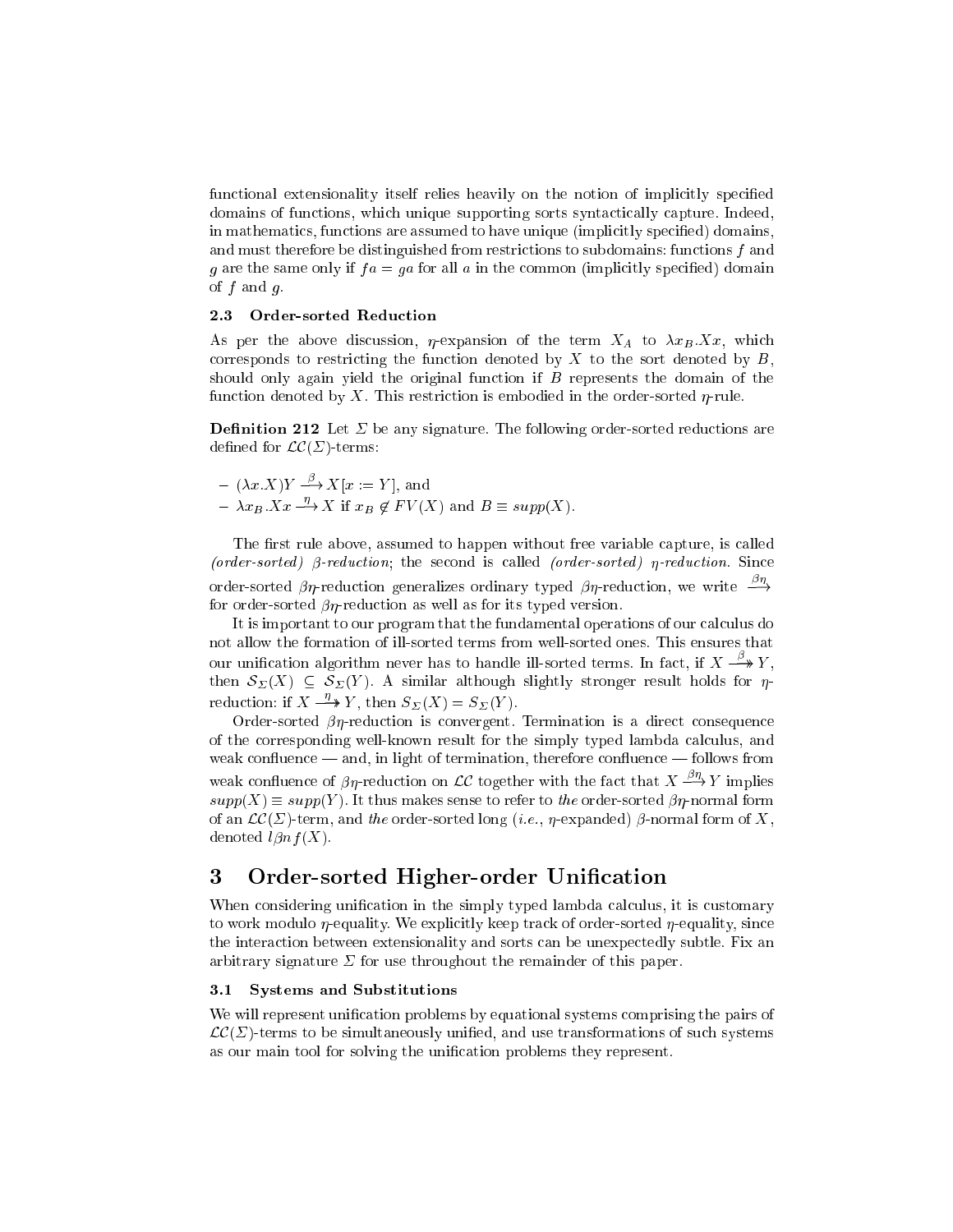A pair is a two-element multiset of  $\mathcal{LC}(\Sigma)$ -terms. A system is a finite set  $\Gamma$  of pairs. A pair is  $\eta$ -trivial (or simply trivial) if its elements are  $\eta$ -equal, and  $\Sigma$ -valid if its elements are  $\beta\eta$ -equal; a system is  $\Sigma$ -valid if each of its pairs is  $\Sigma$ -valid. As usual, we write  $\Gamma$ ,  $\langle X, Y \rangle$  instead of  $\Gamma \cup \{ \langle X, Y \rangle \}$ , but since  $\Gamma$  may or may not also contain  $\langle X, Y \rangle$ , such a decomposition is ambiguous. We use the notation  $\Gamma$ ;  $\langle X, Y \rangle$ to abbreviate  $\Gamma \cup \{ \langle X, Y \rangle \}$  when  $\langle X, Y \rangle$  is not a pair in  $\Gamma$ . A pair  $\langle X, Y \rangle$  is solved in  $\Gamma$  if it is either trivial, or for some  $x \in Vars_A$ ,  $X \longrightarrow x$ ,  $A \in S_{\Sigma}(Y)$  and there are no occurrences of x in  $\Gamma$  other than the one indicated. In this case, x is said to be solved in  $\Gamma$ . If each pair in  $\Gamma$  is solved in  $\Gamma$ , then  $\Gamma$  is a solved system.

A substitution is a finitely supported map from variables to  $\mathcal{LC}(\Sigma)$ ; a substitution  $\theta$  induces a mapping on terms, which we also denote by  $\theta$ . We write substitution application as juxtaposition, so that  $\theta X$  is the application of the substitution  $\theta$  to the term X, and by  $D(\theta)$  and  $I(\theta)$  we denote the set of variables in the domain of  $\theta$ and the set of variables introduced by  $\theta$ , respectively. A substitution  $\theta$  is well-sorted if for every  $x \in Vars_A$ ,  $A \in S_\Sigma(\theta x)$ . It follows that if  $X \in \mathcal{LC}_A(\Sigma)$  and  $\theta$  is wellsorted, then  $\theta X \in \mathcal{LC}_A(\Sigma)$  as well. That the set of well-sorted substitutions is closed under omposition is not hard to prove.

We can extend equalities on  $\mathcal{LC}(\Sigma)$  to (well-sorted) substitutions in the usual manner: Let  $=$ , be an equational theory on  $\mathcal{LC}(\Sigma)$ , W be a set of variables, and b and  $\sigma$  be substitutions. Then  $\sigma =_* \sigma$   $_W$  means that for every variable in  $x \in W,$  $\sigma x =_{\ast} \sigma x$ . The subsumption relation  $\sigma \searrow_{\ast} \sigma_{|W|}$  holds provided there exists a substitution  $\rho$  such that  $\sigma =_* \rho \sigma$  by . If we is the set of all variables, we drop the notation "[W]." If  $=$  is the empty equational theory we write " $\equiv$ " and " $\leq$ " for the indu
ed equality and subsumption ordering on substitutions.

We can extend substitutions on  $\mathcal{LC}(\Sigma)$  to mappings on systems  $\Gamma \equiv \{X_i, Y_i\}$  $i \leq n$  by defining  $\sigma \Gamma$  to be the system  $\{\langle \sigma X_i, \sigma Y_i \rangle \mid i \leq n\}.$  The normal form  $l\beta nf(\Gamma)$ , all of whose unsolved pairs comprise terms in long  $\beta$ -normal form, is defined si milarly. If all terms in the unsolved pairs of  $\Gamma$  are in long  $\beta$ -normal form, we say that  $\Gamma$  is in long  $\beta$ -normal form. We write  $FV(X)$  for the set of free variables occurring in the  $\mathcal{LC}(\Sigma)$ -term X and  $FV(\Gamma)$  for the free variables occurring in the terms in the system  $\Gamma$ .

A well-sorted substitution  $\theta$  is a  $\Sigma$ -unifier of a system  $\Gamma$  if  $\theta\Gamma$  is  $\Sigma$ -valid. If  $\sigma$ is a  $\Sigma$ -unifier of  $\Gamma$  with the properties that  $D(\sigma) \subseteq FV(\Gamma)$  and that for any  $\Sigma$ unifier  $\theta$  of  $\Gamma$ ,  $\sigma \leq_{\beta\eta} \theta$  holds, then  $\sigma$  is said to be a most general  $\Sigma$ -unifier of  $\Gamma$ . A system  $\Gamma$  is  $\Sigma$ -unifiable if there exists some  $\Sigma$ -unifier of  $\Gamma$ . An idempotent wellsorted substitution  $\theta$  is a normalized  $\Sigma$ -unifier of a system  $\Gamma$  if i)  $D(\theta) \subseteq FV(\Gamma)$ , ii)  $\theta$  is a  $\Sigma$ -unifier of  $\Gamma$ , and iii) for all unsolved variables x in  $\Gamma$ ,  $\theta$ x is in long  $\beta$ -normal form. Write  $U_{\Sigma}(\Gamma)$  for the set of all normalized  $\Sigma$ -unifiers of  $\Gamma$ . It is clear that every well-sorted substitution  $\sigma$  is  $\rho\eta$ -equal to a well-sorted substitution  $\sigma$  -with  $D(\sigma) \equiv D(\sigma)$  and  $\sigma x$  in long p-normal form for each  $x \in D(\sigma)$ . Such a substitution  $\sigma$  is said to be in long p-normal form. Thus for any  $\vartriangle$ -unifier  $\sigma$  of a system  $I$  , there exists a  $\theta \in U_{\Sigma}(I)$  such that  $\theta =_{\beta\eta} \theta[FV(I)]$ . In particular, every 2-uninable system has a normalized  $\Sigma$ -unifier. For technical reasons, normalized  $\Sigma$ -unifiers will be important in what follows. Note that we relax the standard requirement that normalized substitutions map all variables to normal forms, and allow solved variables to be bound arbitrarily. This is justied in Lemma 32 below.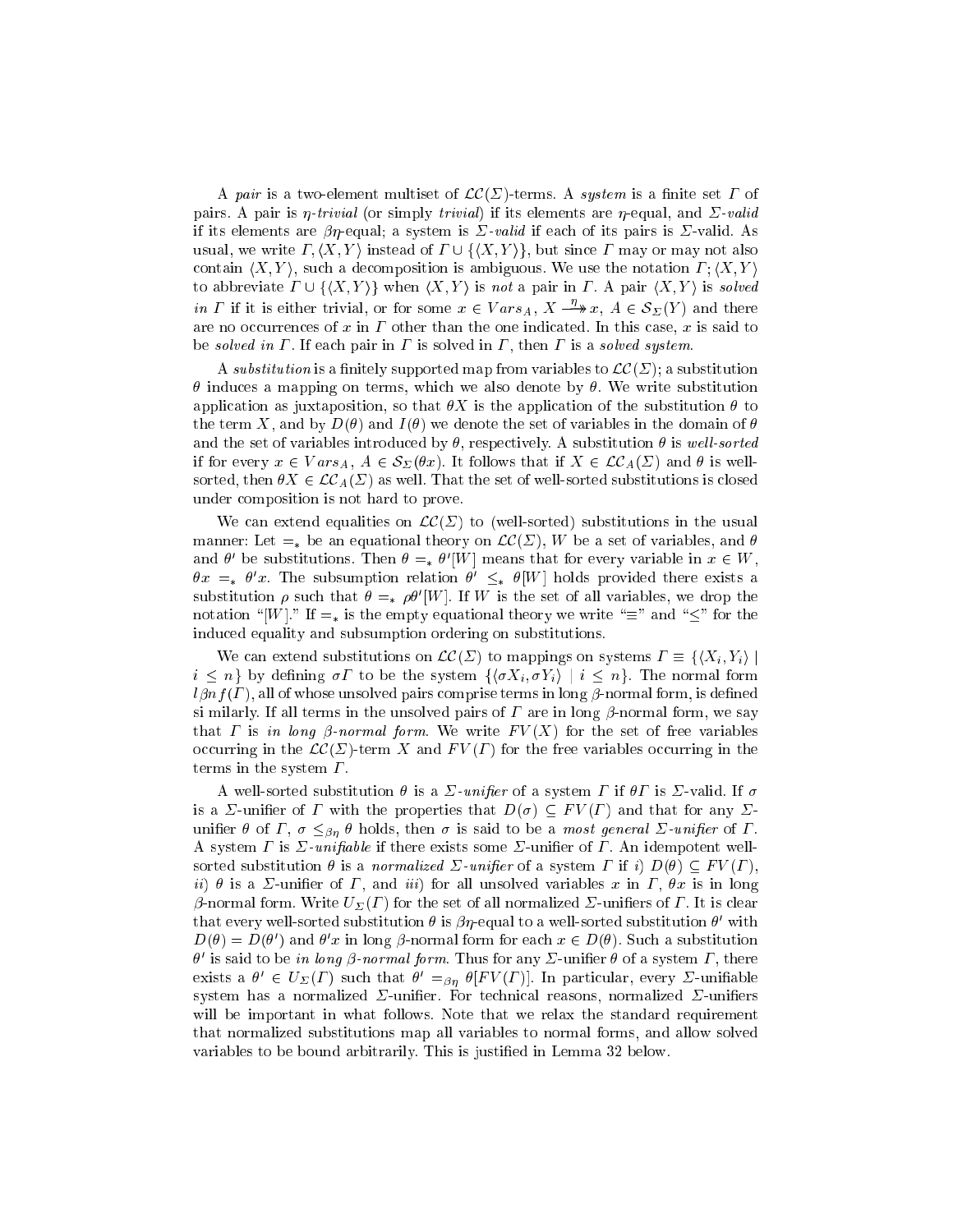The remainder of this se
tion explores the relationship between systems and their unifiers. If  $\Gamma$  is a solved system whose non-trivial pairs are  $\langle X_1, Y_1 \rangle, ..., \langle X_n, Y_n \rangle$ with  $X_i \longrightarrow^n x_i$  for  $i = 1, ..., n$ , then these pairs determine an idempotent wellsorted substitution  $\sigma_F = \{x_1 \mapsto x_1, ..., x_n \mapsto x_n\}$ , although such a pair  $\langle A, I \rangle$ <br>with  $X \stackrel{\eta}{\longrightarrow} x \in Vars_A$  and  $Y \stackrel{\eta}{\longrightarrow} y \in Vars_A$  requires a choice as to which of x and  $y$  is to be in the domain of the substitution. We assume that a uniform way exists for making this choice, and so refer to the well-sorted substitution determined by a solved system. Conversely, idempotent well-sorted substitutions an be represented by solved systems without trivial pairs. If  $\sigma$  is such a substitution, write  $[\sigma]$  for any solved system which represents it. Any system  $I$  -can be written as  $I^-(\sigma)$  where  $|\sigma|$ is the set of solved pairs in  $\Gamma$ . We call  $[\sigma]$  the solved part of  $\Gamma$ .

Transformation-based unification methods attempt to reduce systems to be unified to solved systems which represent their unifiers. The fundamental connection between solved systems and  $\Sigma$ -unifiers is that solved systems represent their own solutions:

**Lemma 31** If  $\Gamma \equiv \langle X_1, Y_1 \rangle, ..., \langle X_n, Y_n \rangle$  is a solved system, then  $\sigma_{\Gamma}$  is a most general  $\Sigma$ -unifier for  $\Gamma$ . In fact, for any  $\Sigma$ -unifier  $\theta$  of  $\Gamma$ ,  $\theta =_{\beta\eta} \theta \sigma_{\Gamma}$ .

In general, however, a system  $\Gamma$  will not have a single most general  $\Sigma$ -unifier. The next lemma shows that we need not be on
erned with solved pairs when omputing  $\Sigma$ -unifiers. This is consistent with the intuition that the solved part of a system is merely a record of an answer substitution being constructed.

**Lemma 32** Suppose  $\Gamma$  is a  $\Sigma$ -unifiable system with solved part  $[\sigma]$  and unsolved part  $1$  , if  $\sigma$  is a  $\vartriangle$ -unifier of  $1$  , then for every  $\vartriangle$ -unifier  $\rho$  of  $1$  such that  $D(\rho) \subseteq$   $\Gamma$  V  $(1$  ) and  $\rho \leq_{\beta\eta} \sigma$  [F V (1)],  $\rho \circ \iota s$  a  $\varphi$ -unifier of 1 and  $\rho \circ \leq_{\beta\eta} \sigma$  [F V (1)].

### 3.2 The Unification Algorithm

One of the key steps for sorted higher-order unification is solving the following problem: given a term  $X \equiv \lambda x_1...x_k.hU_1...U_n \in \mathcal{LC}_A(\Sigma)$  in long  $\beta$ -normal form, find a term  $G \in \mathcal{LC}_A(\Sigma)$  with head h which can be instantiated to yield X. This is a generalization of a problem in  $LC$  which Huet ([Hue75]) resolved by describing a set of partial bindings in long  $\beta$ -normal form capable of approximating any  $\mathcal{LC}$ -term by instantiation. While Huet-style partial bindings suffice for approximating arbitrary  $\mathcal{LC}(\Sigma)$ -terms — although not necessarily with bindings of the appropriate sorts  $\equiv$  in our setting, we cannot require that partial bindings be *n*-expanded without sacrificing completeness of our  $\Sigma$ -unification algorithm (see Example 36). Below, a variable will be called *fresh* if it does not appear in any term in the current context.

**Definition 33** If h is an atom such that either  $h \in Var_{SC}$  or  $[h :: C]$  is a constant declaration in  $\Sigma$ , then a partial binding of sort A for head h is any term of the form  $G \equiv \lambda y_1 \dots y_l \dots hV_1 \dots V_m$ , where i)  $l = length(A),$  ii)  $m = l + length(\tau(C)) - length(\tau(A)) > 0, \text{ iii)} \Delta + \gamma^m(C) < \gamma^l(A), \text{ iv}$  $y_j$   $\in$   $\ell$   $urs_{\delta^j(A)}$  for  $j = 1, ..., t$ , and  $v$   $\ell$   $v_j = z_i y_1...y_l$  for  $1 \leq i \leq m$ , where  $z_i \in V$  ars  $\delta^1(A) \rightarrow ... \rightarrow \delta^l(A) \rightarrow \delta^i(C)$  is fresh.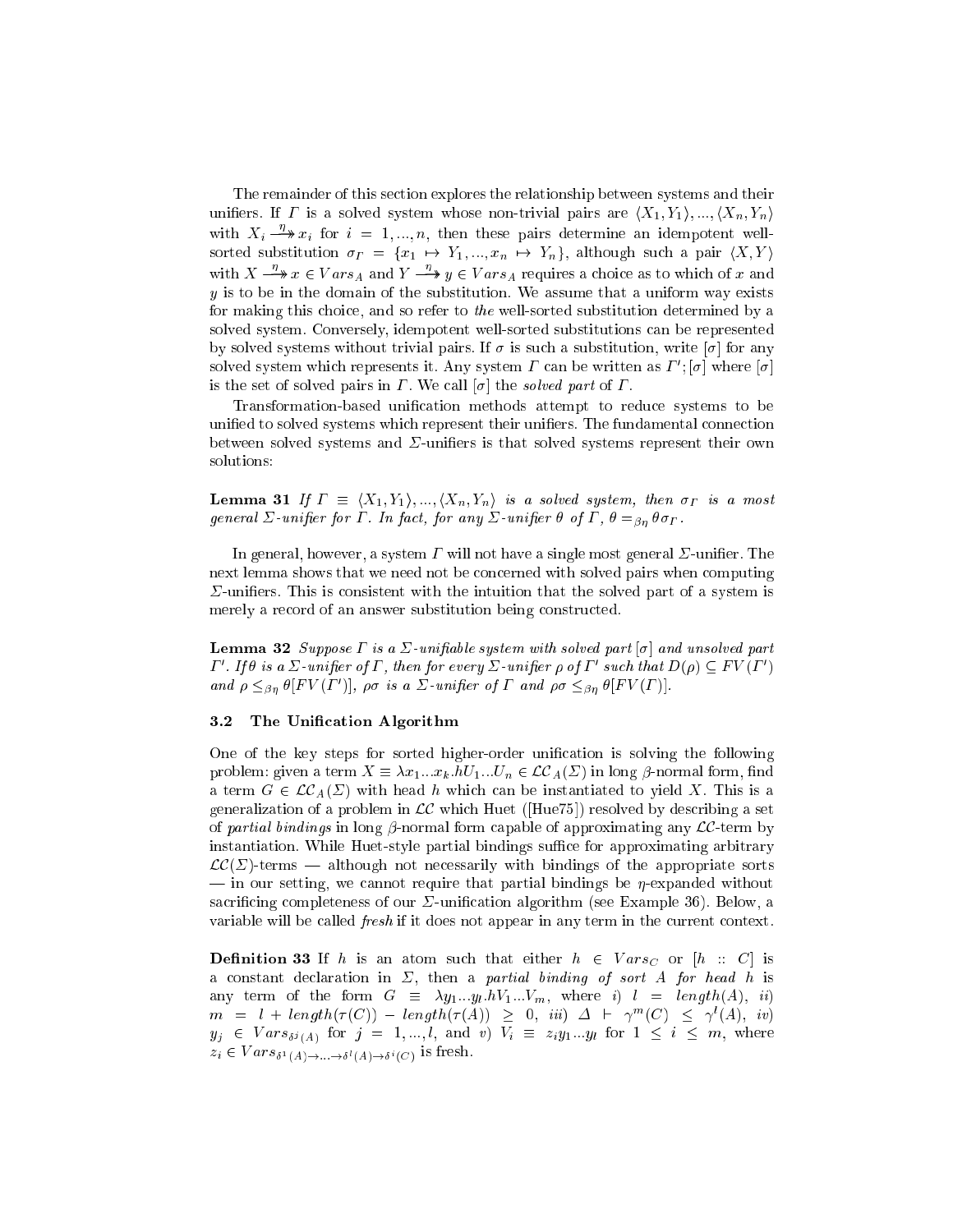For a given sort  $A$  and head  $h$  partial bindings need not exist due to conditions  $ii)$  and  $iii)$  of Definition 33, but because signatures respect function domains, when they do exist they are unique up to renaming of the variables  $z_i$ . If  $\Sigma$  is a signature without functional base sorts, then the partial bindings are  $\eta$ -expanded; in particular, if  $\Sigma$  is a signature with exactly one sort per (base) type, then the partial bindings are precisely those obtained for  $LC$ . Writing  $\mathcal{G}_A^h(\Sigma)$  for the set of partial bindings of sort A for head h, the fact that  $\Sigma \vdash G : A$  for  $G \in \mathcal{G}_A^h(\Sigma)$  justifies our terminology.

Call a partial binding  $G = \lambda y_1 ... y_l h V_1 ... V_m$  a j<sup>th</sup> projection binding if  $h = y_j$ and an *imitation binding* if  $h \in FV(G) \cup C$ . The following transformations on which our algorithm is based are adapted from those of [Sny91].

**Definition 34** The set  $\Sigma \mathcal{T}$  comprises the following transformations on systems in long  $\beta$ -normal form (it is possible that  $k = 0$  below).

- DECOMPOSE: For any atom  $h$ ,

$$
\Gamma; \langle \lambda x_1 \dots x_k \cdot hX_1 \dots X_n, \lambda x_1 \dots x_k \cdot hU_1 \dots U_n \rangle \Longrightarrow
$$
  

$$
\Gamma, \langle \lambda x_1 \dots x_k \cdot X_1, \lambda x_1 \dots x_k \cdot U_1 \rangle, \dots, \langle \lambda x_1 \dots x_k \cdot X_n, \lambda x_1 \dots x_k \cdot U_n \rangle.
$$

- ELIMINATE: If  $x \in Vars_A$ ,  $x \notin \{x_1,...,x_k\}$ ,  $x \notin FV(\lambda x_1...x_k.X)$ , and  $\sigma = \{x \mapsto \lambda x_1 ... x_k X\}$  is well-sorted, then

$$
\Gamma; \langle \lambda x_1...x_k. x x_1...x_k, \lambda x_1...x_k. X \rangle \Longrightarrow \langle x, \lambda x_1...x_k. X \rangle, \sigma \Gamma
$$

- IMITATE: If  $x \in Vars_A$ ,  $h \in C$  or  $h \in FV(\lambda x_1...x_k.hU_1...U_m)$ ,  $h \not\equiv x$ , and  $G \in \mathcal{G}_{\mathcal{A}}^{h}(\Sigma)$  is an imitation binding, then

$$
\Gamma; \langle \lambda x_1...x_k.xX_1...X_n, \lambda x_1...x_k.hU_1...U_m \rangle \Longrightarrow
$$
  

$$
\Gamma, \langle x, G \rangle, \langle \lambda x_1...x_k.xX_1...X_n, \lambda x_1...x_k.hU_1...U_m \rangle.
$$

- j-PROJECT: If  $x \in Vars_A$ , h is a (possibly bound) atom and  $G \in \mathcal{G}_A^h(\Sigma)$  is a  $j^{th}$  projection binding for some  $j \in \{1, ..., n\}$  such that  $head(X_j) \in \mathcal{C}$  implies  $head(X_i) \equiv h$ , then

$$
\Gamma; \langle \lambda x_1 \dots x_k . x X_1 \dots X_n, \lambda x_1 \dots x_k . h U_1 \dots U_m \rangle \Longrightarrow
$$
  

$$
\Gamma, \langle x, G \rangle, \langle \lambda x_1 \dots x_k . x X_1 \dots X_n, \lambda x_1 \dots x_k . h U_1 \dots U_m \rangle.
$$

- GUESS: If h is any atom, and x and y are free variables in  $Vars_A$  and  $Vars_B$ , respectively, both distinct from h, and  $G \in \mathcal{G}_A^h(\Sigma)$ , then

$$
\Gamma; \langle \lambda x_1...x_k. xX_1...X_n, \lambda x_1...x_k. yU_1...U_m \rangle \Longrightarrow
$$
  

$$
\Gamma, \langle x, G \rangle, \langle \lambda x_1...x_k. xX_1...X_n, \lambda x_1...x_k. yU_1...U_m \rangle.
$$

As part of the transformations IMITATE, j-PROJECT, and GUESS, we immediately apply ELIMINATE to the new pair  $\langle x, G \rangle$ .

Our sort mechanism insures that applications of the transformations are such that all terms involved are well-sorted. We adopt the convention that no transformations may be done out of solved or trivial pairs, which accords with the intuition that the solved pairs in a system are merely recording an answer substitution as it is incrementally built up.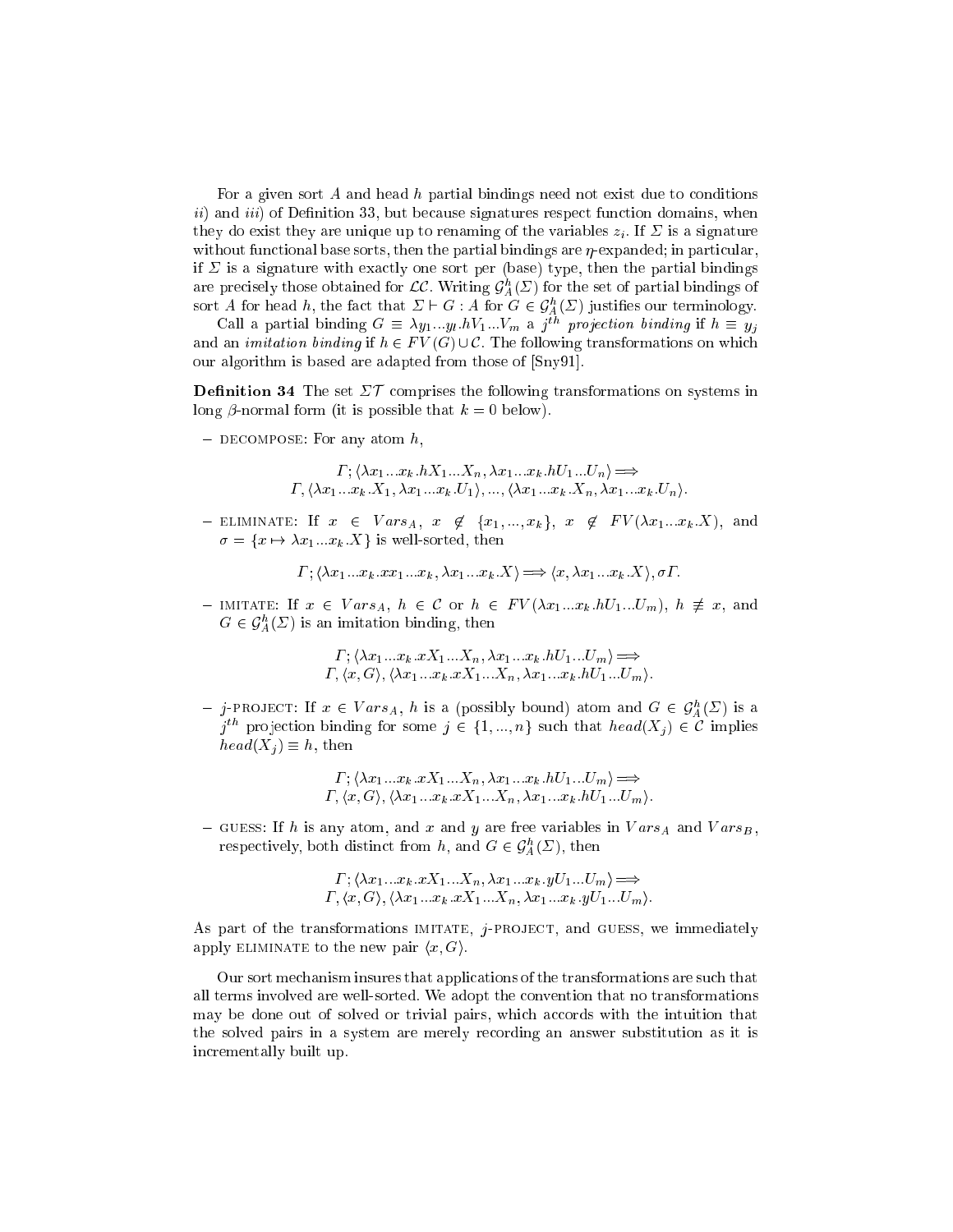We emphasize that there is no deletion of trivial pairs in this presentation. This guarantees that if  $I \implies I$ , then  $I \vee (I) \subseteq I \vee (I)$ , so that when a fresh variable is hosen during a omputation it is guaranteed to be new to the entire omputation. This prevents us from having to manipulate the "protected sets of variables" typically found in completeness proofs in the literature, and respects the fundamental idea behind the use of transformations for des
ribing algorithms, namely that the logi of the problem being onsidered an be abstra
ted from implementational issues.

**Definition 35** The non-deterministic algorithm  $\Sigma \mathcal{U}$  is the process of repeatedly

- 1. reducing all terms of the unsolved pairs in the system to long  $\beta$ -normal form and then applying some transformation in  $\Sigma \mathcal{T}$  to an unsolved pair, and
- 2. returning a most general  $\Sigma$ -unifier if at any point in the computation the system be
omes solved.

The choice of pair upon which Algorithm  $\Sigma\mathcal{U}$  is to act, and the rule from  $\Sigma\mathcal{T}$  to be applied, are non-deterministic. We illustrate use of Algorithm  $\Sigma \mathcal{U}$ :

**Example 36** Let  $[b:: \delta(A)]$  and  $[c:: A]$  comprise the set of constant declarations in a signature  $\Sigma$  with a functional base sort A. Let  $f \in Vars_{A}, x \in Vars_{\delta(A)},$ and  $w \in Vars_{A\rightarrow \delta(A)}$ , and consider the *Σ*-unifiable long *β*-normal form system  $\Gamma \equiv \langle fx, cb \rangle, \langle wc, b \rangle$ . Applying IMITATE with partial binding c to the first pair of  $\Gamma$  yields  $\langle f, c \rangle$ ,  $\langle cx, cb \rangle$ ,  $\langle wc, b \rangle$ . An application of DECOMPOSE results in  $\langle f, c \rangle$ ,  $\langle x, b \rangle$ ,  $\langle wc, b \rangle$ , and an application of IMITATE with binding  $\lambda y.b$  for  $y \in Vars_A$  to the third pair, followed by some  $\beta$ -reductions give the solved system  $\Gamma' \equiv \langle f, c \rangle, \langle x, b \rangle, \langle w, \lambda y. b \rangle, \langle b, b \rangle$ . We extract the well-sorted substitution  $\sigma = \{f \mapsto c, x \mapsto b, w \mapsto \lambda y.b\}$ , and anticipating Theorem 38, conclude that  $\sigma$  is a  $\omega$ -unifier of  $I$  and hence of  $I$  . If we instead allow only  $\eta$ -expanded partial bindings, then the only possible IMITATE step binds f to a term of the form  $\lambda y.c(zy)$  for a variable  $y$  and a fresh variable  $z$  of appropriate sorts. But then ELIMINATE cannot be performed on the pair  $\langle f, \lambda y.c(zy) \rangle$  (as is required to complete the IMITATE step), since  $\Sigma \not\vdash \lambda y.c(zy) : A$ .

While unification in  $LC(\Sigma)$  is apparently more delicate than unification in  $LC$ , the extra care pays off when sort information disallows certain undesirable unifications that would be possible in an unsorted calculus.

**Example 37** Let  $\Sigma$  be a signature with base sorts D, I, and R, where the nonfunctional sort R denotes the real numbers, and the functional sorts D and I denote the strictly decreasing and strictly increasing functions on the reals, respectively. Suppose further that  $\delta(D) = \delta(I) = R$  and  $\gamma(D) = \gamma(I) = R$ . Finally, let  $[n:: D \rightarrow I]$  and  $[4:: R]$  comprise the set of constant declarations of  $\Sigma$ , where n denotes the "negation functor" mapping each function F to  $-F$ , and 4 denotes the real number four.

Let  $x \in Vars_R$ ,  $f \in Vars_I$ , and  $g \in Vars_D$ , and consider the unification problem given by the pairs  $\langle f4, ngx\rangle$ ,  $\langle gx, 4\rangle$ . It is not hard to see that an application of imitate to the pair hf 4; ngxi is the only possibility for omputation. Letting z be fresh from  $Vars_D$ , we have that  $nz \in \mathcal{G}_l^n(\Sigma)$ , and so can apply imitate with this binding for f to get  $\langle f, nz \rangle$ ,  $\langle nz4, ngx \rangle$ ,  $\langle gx, 4 \rangle$ . Similarly, we conclude that only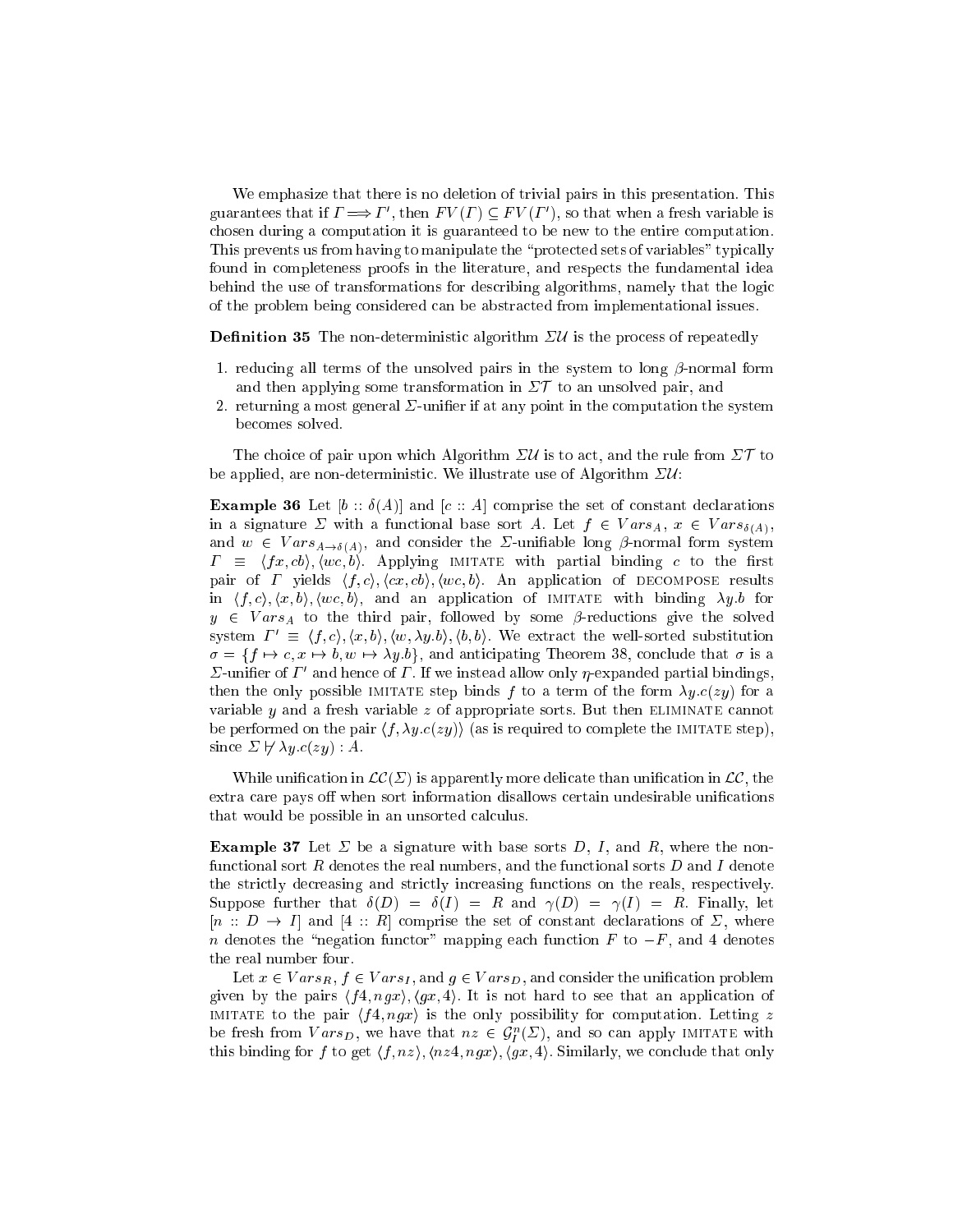de ompose applies here, resulting in here, resulting in high state and the state of the state of the state of the state of the state of the state of the state of the state of the state of the state of the state of the stat of ELIMINATE yield  $\langle f, ng \rangle$ ,  $\langle z, g \rangle$ ,  $\langle x, 4 \rangle$ ,  $\langle g4, 4 \rangle$ , all of whose pairs, save the last  $-$  unsolvable  $-$  one, are solved. The only alternative to eliminating  $z$  above is applying GUESS to  $\langle z, g \rangle$  in the second derived system, but this makes no progress toward a solution. Anticipating Theorem 313, we conclude that the original system is unsolvable, in accordance with the facts that neither the identity function nor the function which is constantly four is strictly decreasing.

Of course, if D were to denote the (not strictly) decreasing real-valued functions on the reals, then we would expect  $\langle q4, 4 \rangle$  to be solvable by binding g to  $\lambda y.4$ . A calculus allowing arbitrary term declarations finds a middle road between the typed calculus, which permits too many bindings, and one supporting only constant declarations, which permits too few: declaring  $\lambda y.4$  to be of sort D when  $y \in Vars_R$ ,  $\Gamma$  yields precisely the desired solutions.

#### 3.3 Soundness and Completeness of the Algorithm

The proof that our transformations are sound is not appreciably different from the proof for the corresponding transformations for unification in  $\mathcal{LC}$ .

**Theorem 38** (Soundness) If  $I \implies I$ , then for any well-sorted substitution  $\sigma$ ,  $\sigma$  is  $a \geq$ -unifier of  $I$  if it is a  $\geq$ -unifier of  $I$ .

Thus if Algorithm  $\Sigma U$  is run on initial system  $\Gamma$  and returns a well-sorted substitution  $\theta$ , then  $\theta$  is indeed a *Σ*-unifier of *Γ*. Our main result (Theorem 313) is a converse. We require a few technical lemmas, the first of which is proved by induction on the derivation of  $\Sigma \vdash Y : A$ .

**Lemma 39** If  $Y \equiv \lambda x_1...x_p.hU_1...U_q \in \mathcal{LC}_A(\Sigma)$  is in  $\beta\eta$ -normal form, then either  $h \in Vars_C$  or  $[h :: C]$  is a constant declaration in  $\Sigma$  for some sort C such that  $length(A) + length(\tau(C)) - length(\tau(A)) \geq 0$  and  $\Delta \vdash \gamma^q(C) \leq \gamma^p(A)$ .

**Lemma 310** If  $X \equiv \lambda x_1...x_k hU_1...U_n \in \mathcal{LC}_A(\Sigma)$  is in long  $\beta$ -normal form, then there exist a partial binding  $G \in \mathcal{G}_A^h(\Sigma)$  and a well-sorted substitution  $\rho$  in long  $\beta$ -normal form such that  $D(\rho)$  is precisely the set of fresh variables in  $G$ ,  $\rho z$  has smaller depth than X for each  $z \in D(\rho)$ , and  $\rho G =_{\beta\eta} X$ .

**Proof:** Let  $Y = \lambda x_1...x_p.hU'_1...U'_q$  be the  $\beta\eta$ -normal form of X, where  $U_i \stackrel{\eta}{\longrightarrow} U'_i$ for  $i = 1, ..., q, p \leq k$ , and  $n = q + (k - p)$ . Let C be the sort whose existence is guaranteed by Lemma 39,  $m = length(A) + length(\tau(C)) - length(\tau(A)) \geq 0$ , and  $G \equiv \lambda x_1...x_l .hV_1...V_m \in \mathcal{G}_A^h(\Sigma)$ , where  $V_i = z_i x_1...x_l$  for fresh variables  $z_i, i = 1, ..., m$ . Then  $l \leq length(\tau(A)) = k$  and  $n = length(\tau(C))$ , so that  $m = l + n - k = l + q - p$ . Since  $\Sigma \vdash Y : A$ , we must have  $p \leq l \leq k$ . The substitution  $\rho$  mapping  $z_i$  to  $\lambda x_1...x_l$ .  $U_i$  for  $i = 1,...,q$ , and  $z_i$  to  $\lambda x_1...x_l$ .  $x_{p-q+i}$ for  $i = q + 1, \ldots, m$  is well-sorted, has domain consisting precisely of the set of fresh variables in G, and has the property that  $\rho z$  has smaller depth than X for each  $z \in D(\rho)$ . It is well-defined because  $m - q = l - p \geq 0$ , and indeed  $\Box$  $\rho(\mathbf{G}) =_{\beta} \lambda x_1 ... x_l \cdot n_{U_1} ... U_q x_{p+1} ... x_l =_{\eta} \lambda x_1 ... x_p \cdot n_{U_1} ... U_q =_{\eta} \lambda.$ 

Note that with the Huet-style partial bindings, it would not ne
essarily be possible to find G of sort A and a substitution  $\rho$  as required: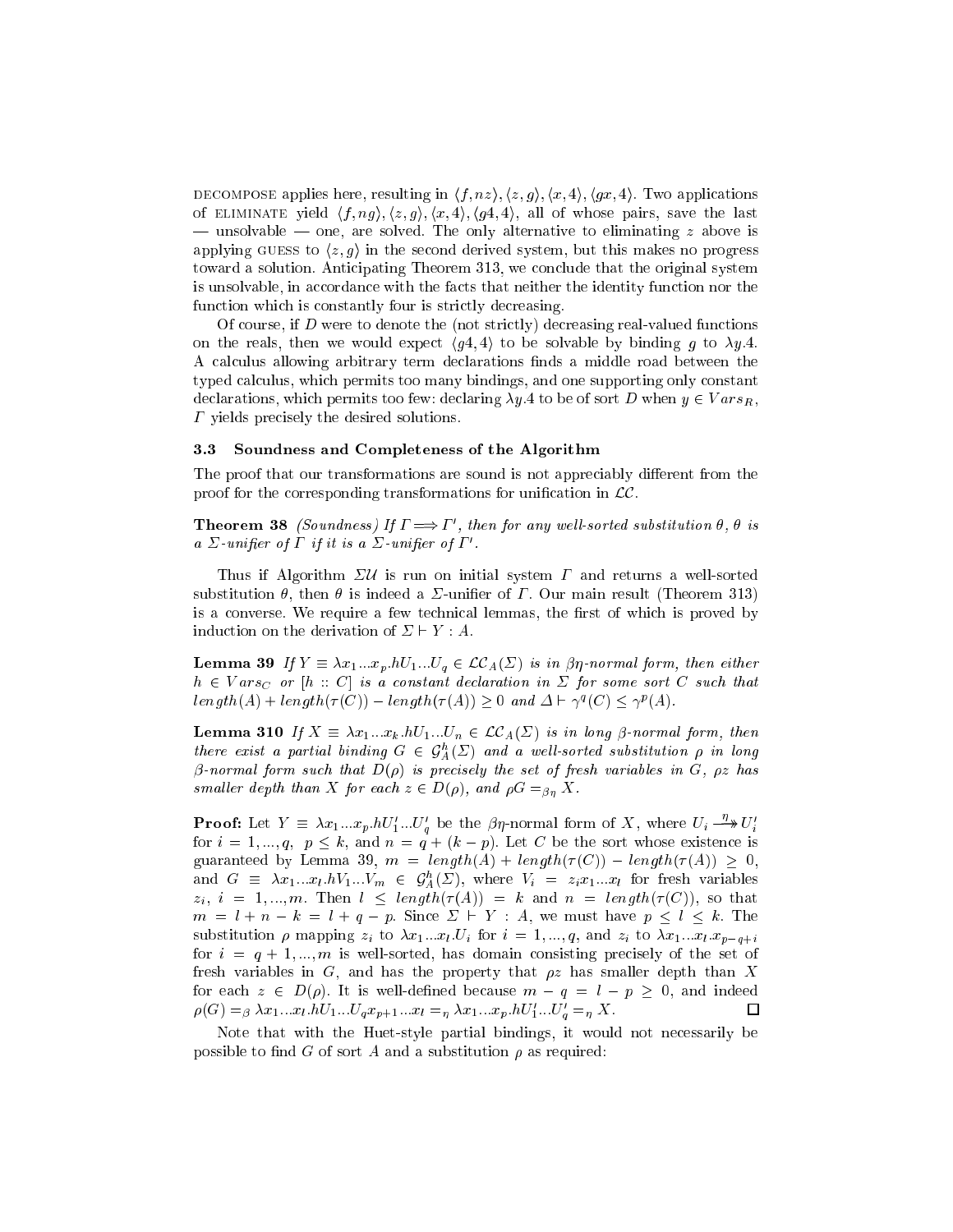**Example 311** If  $\Sigma$  is a signature with a constant declaration  $[c:: A]$  for a functional base sort A, then  $\Sigma \vdash \lambda x. cx : A$  using (const) followed by an application of  $(\eta)$ . Any Huet-style partial binding that might approximate the long  $\beta$ -normal form  $\lambda x.$  cx must be of the form  $\lambda x.c(zx)$  where z is a fresh variable of an appropriate sort, but there is no derivation of  $\Sigma \vdash \lambda x . c(zx) : A$ . Under our definition, however,  $G \equiv c$  is itself a partial binding of sort A for head h, and  $\rho$  can be taken to be the identity substitution.

The measure  $\mu$  defined by  $\mu(\Gamma, \theta) = \langle \mu_1(\Gamma, \theta), \mu_2(\Gamma) \rangle$ , where  $\mu_1(\Gamma, \theta)$  is the multiset of the depths of the  $\theta$ -bindings of unsolved variables in  $\Gamma$  which are also in  $D(\theta)$ , and  $\mu_2(\Gamma)$  is the multiset of depths of terms in  $\Gamma$ , will provide the basis for proving termination of Algorithm  $\Sigma \mathcal{U}$ .

**Lemma 312** Let  $\theta \in U_{\Sigma}(\Gamma)$  and let  $\langle X, Y \rangle$  be an unsolved pair in a system  $\Gamma$  in long p-normal form. Then there exist a system 1 - and a substitution 0 - such that  $I \implies I$ ,  $\theta = \theta$  |F v (I)|,  $\theta \in U_{\Sigma}(I)$ , and  $\mu(I, \theta) < \mu(I, \theta)$ .

**Proof:** If  $head(X) \equiv head(Y) \notin D(\theta)$ , then since  $\langle X, Y \rangle$  is not trivial, DECOMPOSE must apply and we must have  $\sigma$   $\in$   $U_{\mathcal{D}}(I)$ . Also,  $\mu(I_-, \sigma)$   $\leq$   $\mu(I_-, \sigma)$  since  $\mu_1(I_-, \sigma) \leq \mu_1(I_-, \sigma)$  and  $\mu_2(I_-) \leq \mu_2(I_-)$ .

Otherwise, at least one of X and Y has an unsolved variable  $x \in D(\theta) \cap Vars_A$ of  $\Gamma$  as its head; assume X does. Then since  $\theta$  is well-sorted,  $\Sigma \vdash \theta x : A$ , and  $\theta x$ is in long  $\beta$ -normal form since  $\theta$  is normalized. Suppose  $\theta x \equiv \lambda x_1...x_k hU_1...U_n$ . By Lemma 310, there exist  $G \in \mathcal{G}_A^h(\Sigma)$  and a well-sorted substitution  $\rho$  in long  $\beta$ -normal form satisfying the conclusions of that lemma. Thus if  $head(Y) \notin D(\theta)$ and  $h \equiv head(Y)$ , then IMITATE applies, if  $head(Y) \notin D(\theta)$  and  $h \not\equiv head(Y)$ , then j-PROJECT applies for some j, and if  $head(Y) \in D(\theta)$ , then GUESS applies. Taking  $\sigma = \sigma \cup \rho$ , we have that  $\sigma = \sigma |F|v(T)|$ ,  $\sigma \in U_{\Sigma}(T)$  since  $\sigma \in U_{\Sigma}(T)$  and  $\rho$  is in long  $\beta$ -normal form, and  $D(\rho)$  is exactly the set of fresh variables in G. Moreover,  $\mu_1(I^-,\sigma) \leq \mu_1(I,\sigma)$ : x is removed from the set of unsolved variables in I which appear in  $D(\theta)$ , and is replaced by the set of fresh variables of G, but for each such variable  $z, \sigma z = \rho z$  is smaller than  $\sigma x$ . Thus  $\mu(1, \sigma) < \mu(1, \sigma)$ .

Observe that if  $head(X) \equiv head(Y) \notin D(\theta)$  does not hold, but  $X \stackrel{\eta}{\longrightarrow} x \in$  $Vars_A$ , x is not free in Y, and  $\Sigma \vdash Y : A$ , then ELIMINATE applies. In this case, we 口 can take  $\sigma$  to be  $\sigma$  by noting that  $\mu_1(\tau_-, \sigma) < \mu_1(\tau_-, \sigma)$ .

The proof of Lemma 312 shows that it is possible to restrict DECOMPOSE to apply only when  $head(X) \equiv head(Y) \notin D(\theta)$ , although there is no way of en
oding this restri
tion into the transformations. If we all a transformation prescribed by Lemma 312 a  $\mu$ -prescribed transformation, then each application of a  $\mu$ -prescribed transformation decreases the well-founded measure  $\mu$ . The previous lemma guarantees that if  $\Gamma$  is a  $\Sigma$ -unifiable system in long  $\beta$ -normal form to which no  $\mu$ -prescribed transformation in  $\Sigma \mathcal{T}$  applies, then  $\Gamma$  is solved.

**Theorem 313** Let  $\theta$  be a  $\Sigma$ -unifier of  $\Gamma$ . Then there exists a computation of Algorithm  $\Sigma U$  on  $\Gamma$  producing a  $\Sigma$ -unifier  $\sigma$  of  $\Gamma$  such that  $\sigma \leq_{\beta\eta} \theta[FV(\Gamma)].$ 

**Proof:** Since every  $\Sigma$ -unifier of  $\Gamma$  is pointwise  $\beta\eta$ -equal on  $FV(\Gamma)$  to some  $\sigma$   $\in$   $\cup$   $_{\Sigma}$ ( $\iota$  ), we prove the theorem under the added hypothesis that  $\sigma$   $\in$   $\cup$   $_{\Sigma}$ ( $\iota$  ).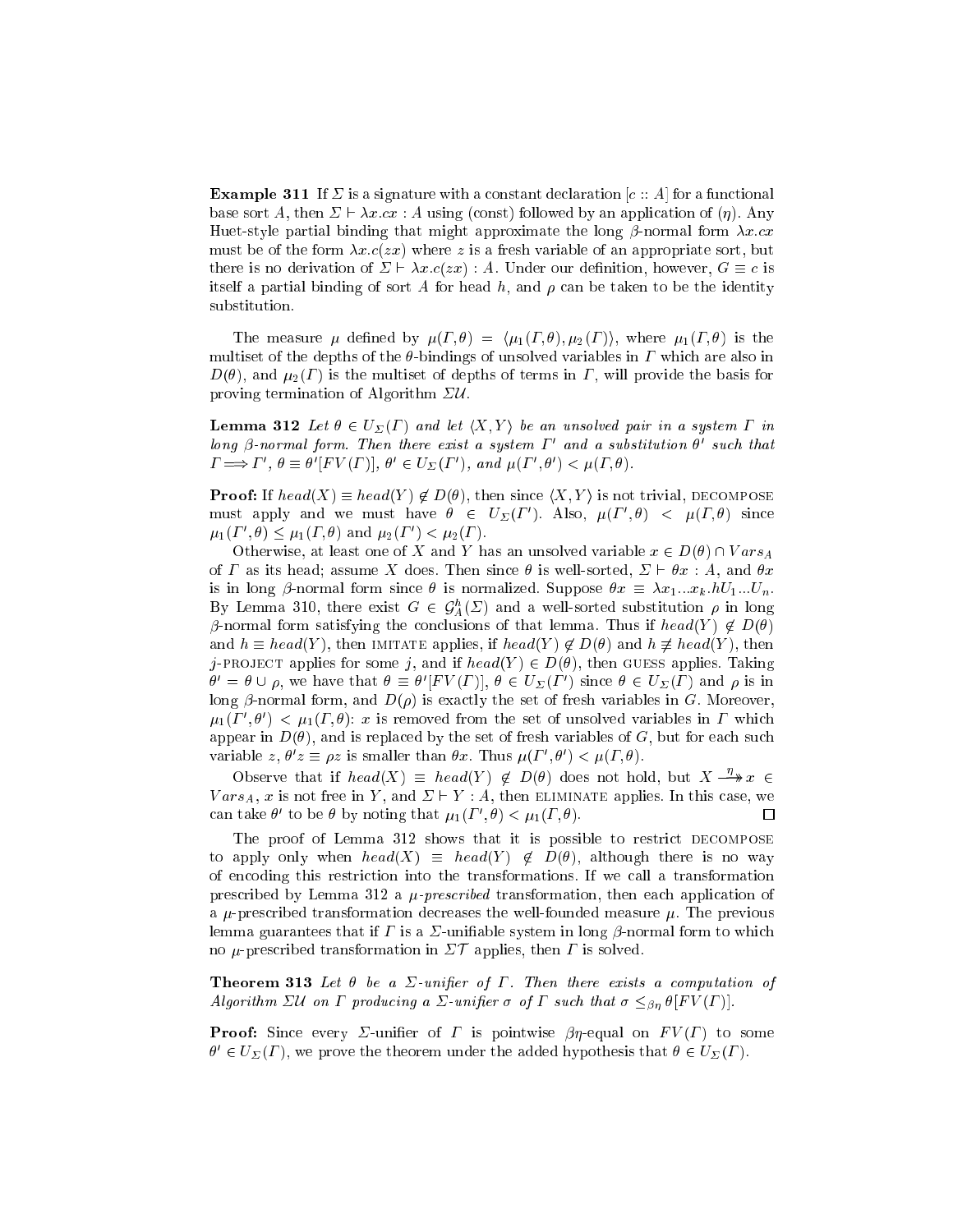If  $\Gamma$  is not in long  $\beta$ -normal form, then perform reductions until a system in long  $\beta$ -normal form results. Note that if  $\theta$   $\Sigma$ -unifies  $\Gamma$ , then  $\theta$  also  $\Sigma$ -unifies  $l\beta nf(\Gamma)$ , and that this reduction is a  $\Sigma\mathcal{U}$  step. We may therefore assume without loss of generality in the remainder of this proof that  $\Gamma$  is in long  $\beta$ -normal form. We induct on the length of the longest sequence of  $\mu$ -prescribed sequence of transformations available out of  $\Gamma$ .

If no  $\mu$ -prescribed transformation from  $\Sigma \mathcal{T}$  applies to  $\Gamma$ , then  $\Gamma$  is solved so we may return a most general  $\Sigma$ -unifier  $\sigma$  of  $\Gamma$  whose existence is guaranteed by Lemma 31. This action is a step of Algorithm  $\Sigma\mathcal{U}$ , and  $\sigma \leq_{\beta n} \theta$ . If some  $\mu$ -prescribed transformation from  $\mathbb{Z}$  applies to  $I$  -yielding a system  $I$  -and a substitution  $\sigma$ satisfying the conclusion of Lemma 312, then applying this transformation is a  $\Sigma U$ step. By the induction hypothesis, there is a computation of  $\mathcal{Z} u$  on  $I$  -producing a  $\omega$ -uniner  $\sigma$  of  $I$  such that  $\sigma \leq_{\beta\eta} \sigma$  [FV (1)]. It follows from Lemma 38 that  $\sigma$  is a  $\mathcal{L}$ -unitier of  $I$ , and since  $I \cap (I) \subseteq I \cap (I)$ ,  $\emptyset \leq_{\beta\eta} \emptyset$  [FV (1)]. But  $\emptyset = \emptyset$ [FV (1)], so that  $\delta \leq_{\beta\eta} \theta$ [FV(T)].  $\Box$ 

Sin
e we have not made any assumption about the order in whi
h transformations from  $\Sigma \mathcal{T}$  are performed, and since any application of ELIMINATE to a system reduces the measure  $\mu$ , we infer that the strategy of eager variable elimination is complete for unification in our calculus. It is unknown whether eager variable elimination is complete for an arbitrary calculus and equational theory, even if both are first-order.

- [BL90] K. B. Bruce and G. Longo. A Modest Model of Records, Inheritance, and Bounded Quantification. Information and Computation 87, pp.  $196 - 240$ , 1990.
- [Car88] L. Cardelli. A Semantics of Multiple Inheritance. Information and Computation 76, pp.  $138 - 164$ , 1988.
- [CG91] P.-L. Curien and G. Ghelli. Subtyping + Extensionality: Confluence of  $\beta \eta$ top Reduction in  $F<$ . In Proc. TACS '91, Springer-Verlag LNCS 526, pp. 731 - 749, 1991.
- [Coh89] A. G. Cohn. Taxonomic Reasoning with Many-sorted Logics. Artificial Intelligence  $Review\,3, pp. \,89 - 128, 1989.$
- [Hue72] G. Huet. Constrained Resolution: A Complete Method for Higher Order Logic. Dissertation, Case Western Reserve University, 1972.
- [Hue75] G. Huet. A Unification Algorithm for Typed  $\lambda$ -Calculus. Theoretical Computer  $Science\ 1, pp.$  27 - 57, 1975.
- [JK93] P. Johann and M. Kohlhase. Unification in an Extensional Lambda Calculus with Ordered Fun
tion Sorts and Constant Overloading. Te
hni
al Report SR-93-14, Universitat des Saarlandes, 1993.
- [Koh92] M. Kohlhase. An Order-sorted Version of Type Theory. In Proc. LPAR '92, Springer-Verlag LNAI 624, pp. 421 - 432, 1992.
- [NQ92] T. Nipkow and Z. Qian. Reduction and Unification in Lambda Calculi with Subtypes. In Proc. CADE '92, Springer-Verlag LNAI 607, pp.  $66 - 78$ , 1992.
- [Pfe92] F. Pfenning. Intersection Types for a Logical Framework. POP-Report, Carnegie-Mellon University, 1992.
- [Pie91] B. C. Pierce. Programming with Intersection Types and Bounded Polymorphism. Dissertation, Carnegie Mellon University, 1991.
- [Qia90] Z. Qian. Higher-order Order-sorted Algebras. In Proc. Algebraic & Logic *Programming '90*, Springer-Verlag LNCS 463, pp. 86  $-$  100, 1990.